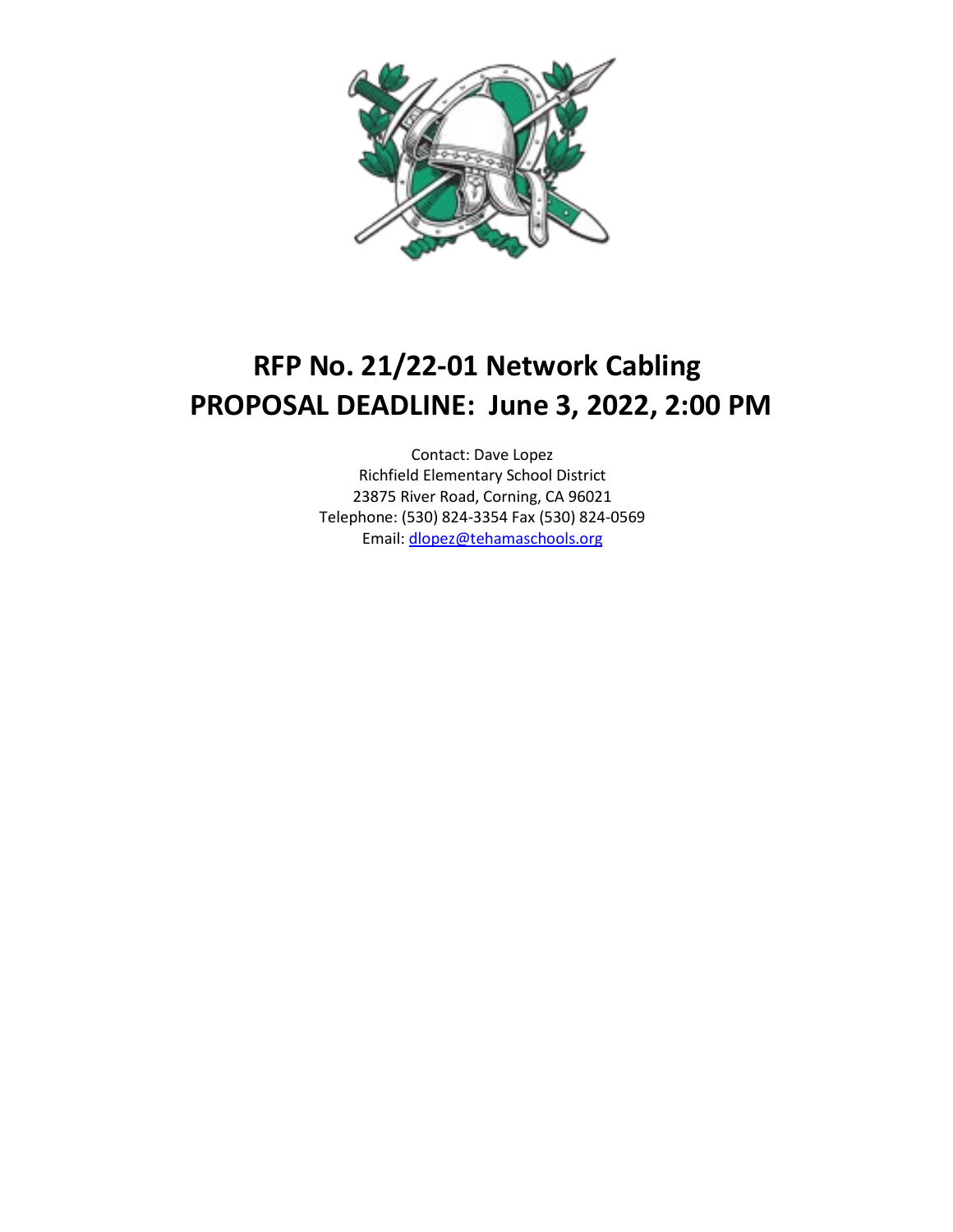### **NOTICE CALLING FOR PROPOSALS**

DISTRICT: RICHFIELD ELEMENTARY SCHOOL DISTRICT PROPOSAL DEADLINE: June 3, 2022 – 2:00 PM PDT PLACE OF RECEIPT: Richfield Elementary School District Office

Attn: Helen Pitkin 23875 River Road, Corning, CA 96021

NOTICE IS HEREBY GIVEN that the Richfield Elementary School District of Tehama County, California, acting by and through its Governing Board, hereinafter referred to as "District" will receive up to, but no later than, the above stated Proposal Submission Deadline, sealed Proposals at the place identified above for its upcoming RFP No. 21/22-01 Network Cabling.

Request for Proposal documents can be downloaded on May 6, 2022, at https://www.richfieldschool.org/rfp.

Time is of the essence. The District reserves the right to reject any and all submissions, to negotiate with any or all responsible Proposers, and to waive any deficiencies, irregularities or informalities in any proposal or during the evaluation process. The award of the Contract, if made by the District, will be by action of the Governing Board.

Pre-Proposal Vendor Conference: The District will conduct a non-mandatory pre-proposal vendor walkthrough on May 18, 2022 at 3:00 PM PDT at Richfield Elementary School, 23875 River Road, Corning, CA 96021. Vendors who wish to attend this meeting should RSVP to Dave Lopez at [dlopez@tehamaschools.org.](mailto:dlopez@tehamaschools.org)

Any questions regarding the Request for Proposals shall be directed to Dave Lopez at [dlopez@tehamaschools.org](mailto:dlopez@tehamaschools.org) via e-mail *only*.

Richfield Elementary School District Governing Board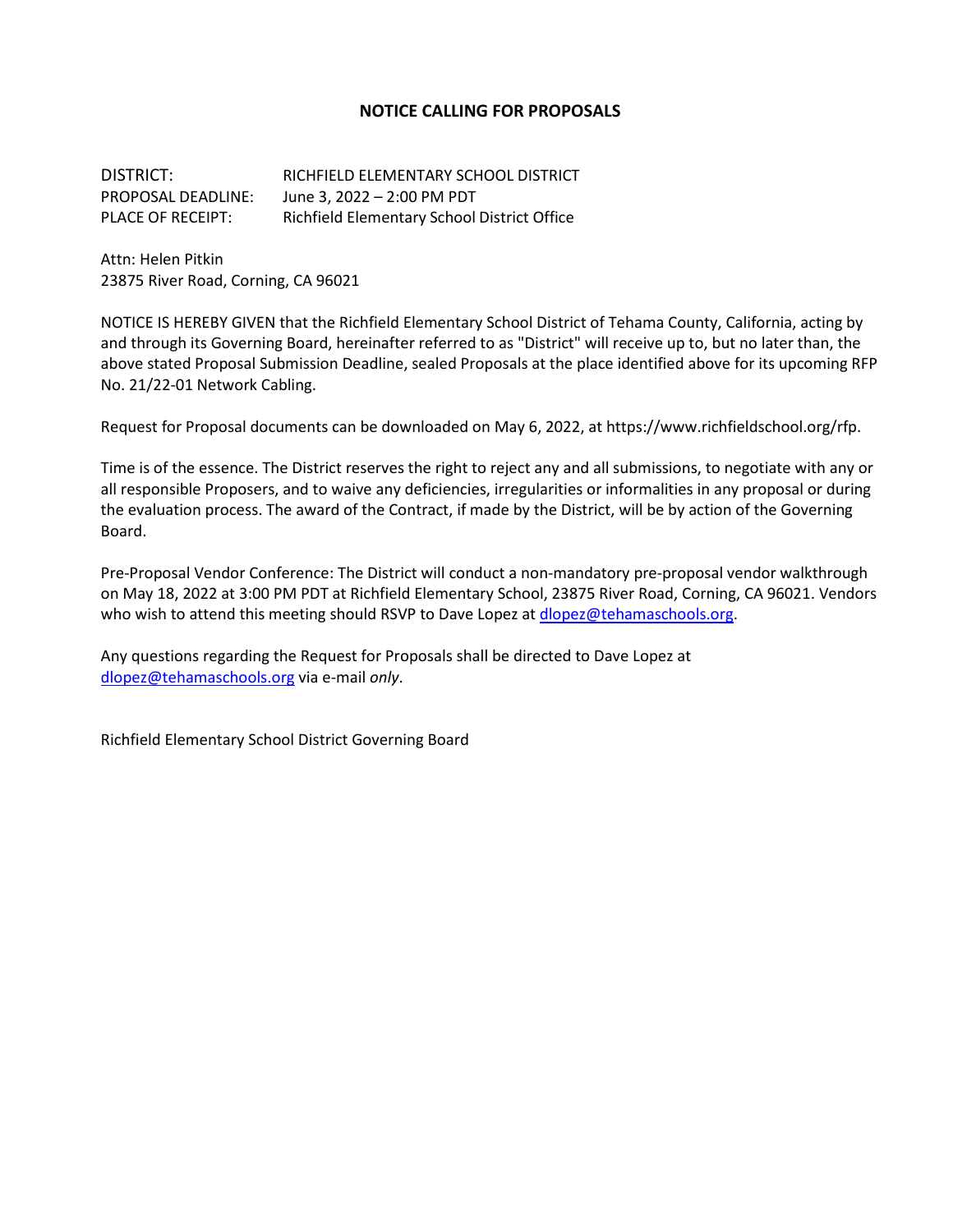## <span id="page-2-0"></span>1 Table of Contents

| $2^{\circ}$  |  |
|--------------|--|
| $\mathbf{3}$ |  |
| 4            |  |
| 5            |  |
| 6            |  |
| $7^{\circ}$  |  |
| 8            |  |
| 9            |  |
| 10           |  |
|              |  |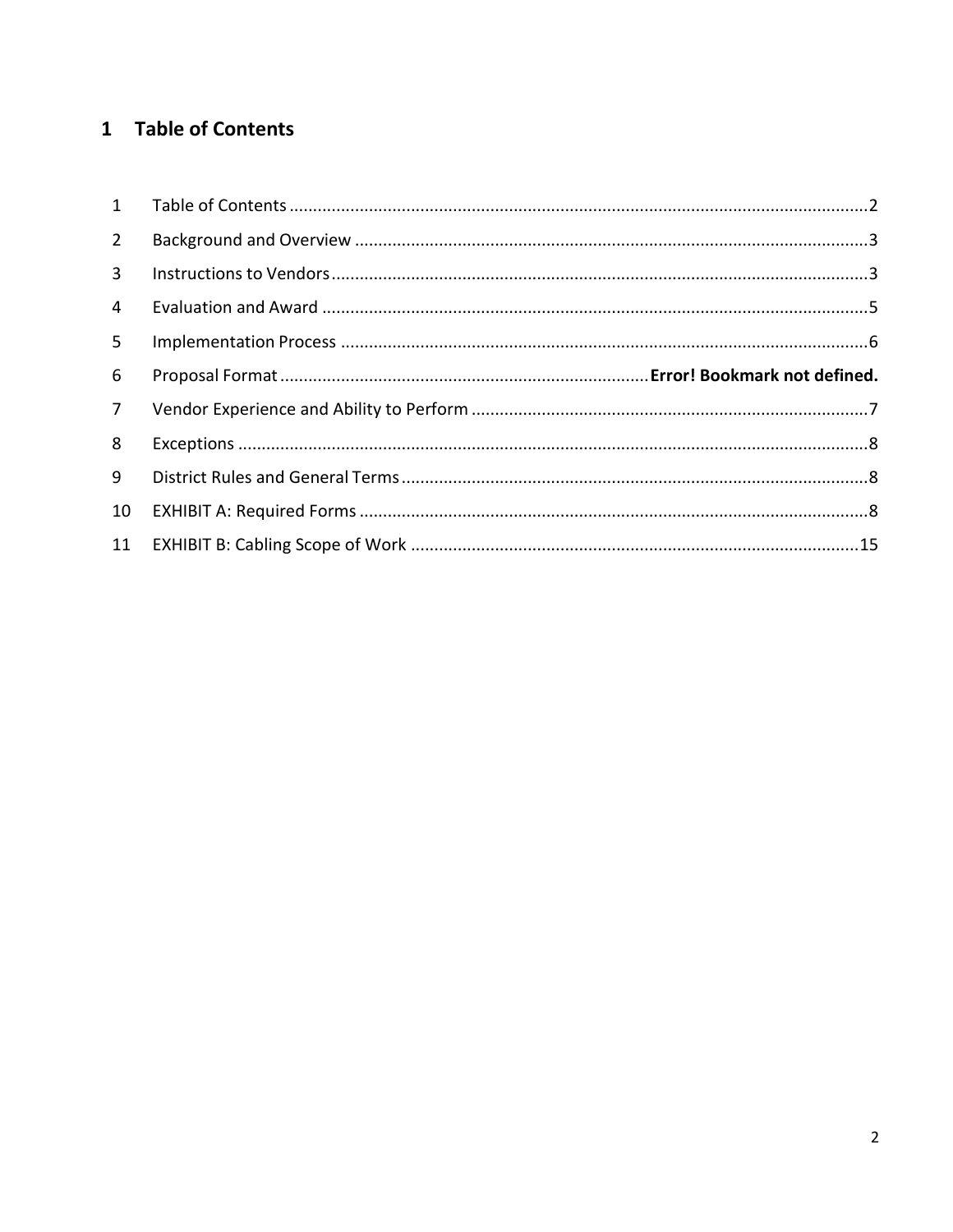### <span id="page-3-0"></span>**2 Background and Overview**

### **2.1 Overview**

This Request for Proposal (RFP) states instructions for submitting proposals, and the procedure and criteria by which a Bidder will be selected. This RFP also contains contractual terms by which RESD intends to govern the relationship between it and the selected Bidder.

### **2.2 Requested Services**

This solicitation is intended to provide a mechanism for Richfield Elementary School District to procure service and installation related to network cabling, as outlined in Exhibit B: Cabling Scope of Work.

### **2.3 Current Environment**

RESD currently has existing network cabling that was installed when the school was built around 2005.

### <span id="page-3-1"></span>**3 Instructions to Vendors**

### **3.1 Proposal Deadline and Submission**

Proposals must be received no later than **2:00 pm PST on June 3, 2022**.

Vendor to submit:

### **3.1.1 Proposals shall be submitted to:**

Richfield Elementary School District Attn: Helen Pitkin 23875 River Road Corning, CA 96021 [hpitkin@richfieldschool.org](mailto:hpitkin@richfieldschool.org) [dlopez@tehamaschools.org](mailto:dlopez@tehamaschools.org)

### **3.1.2 Withdrawal, Resubmission or Modification**

Vendor may withdraw the Proposal at any time prior to the Proposal Submission Deadline specified in the Calendar of Events, by submitting a written request for its withdrawal to the designated District RFP contact, signed by the Vendor or authorized agent. Vendor may thereafter submit a new or modified Proposal prior to the Proposal Submission Deadline.

Modification offered in any other manner, oral or written, will not be considered. A Proposal cannot be changed, corrected, or withdrawn after the Proposal Submission Deadline.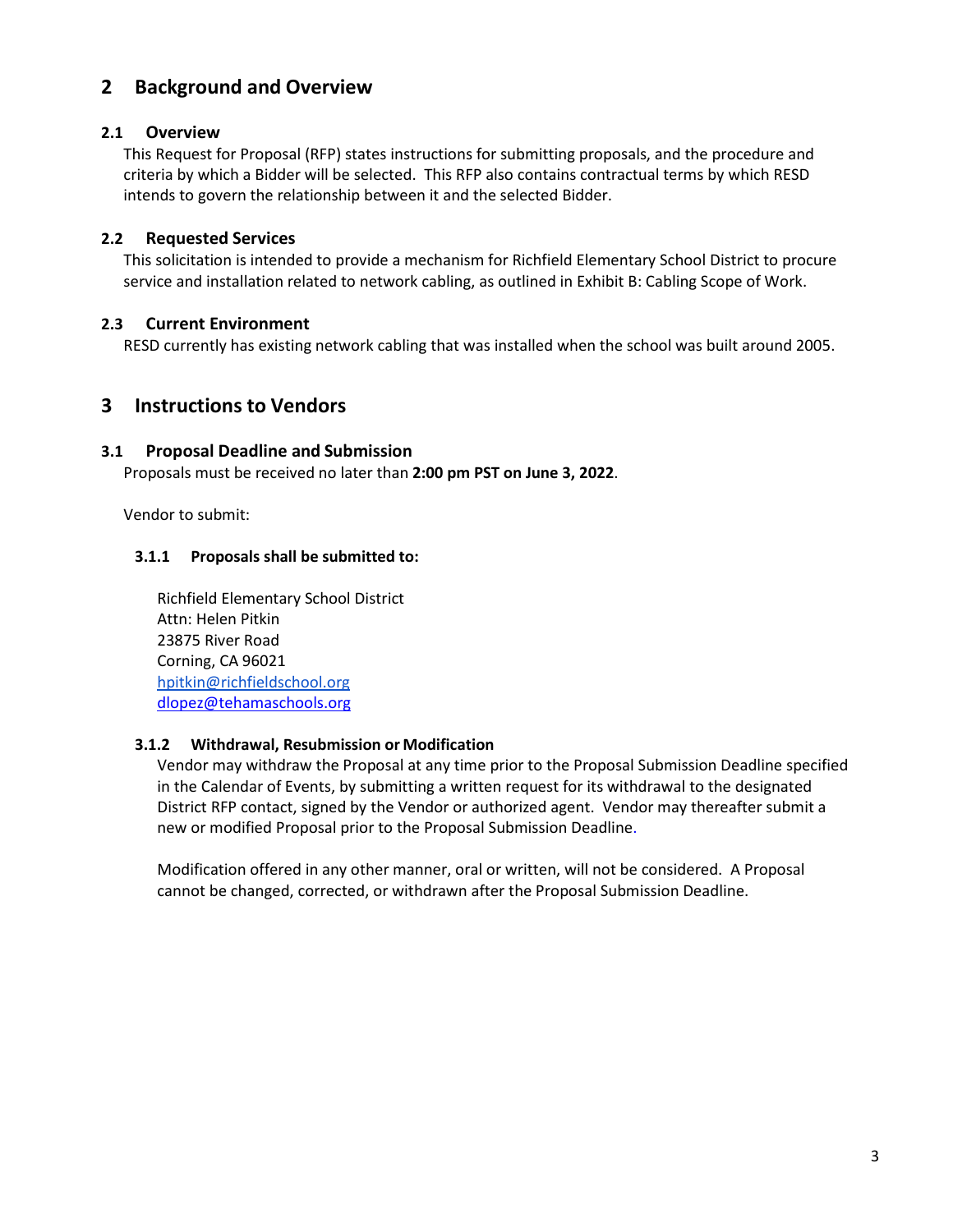### **3.2 Calendar of Events**

| <b>Activity</b>                                                     | <b>Due Date</b>            |
|---------------------------------------------------------------------|----------------------------|
| <b>Request for Proposal Issued</b>                                  | May 6, 2022                |
| <b>Onsite Bidder Walk-through</b>                                   | May 18, 2022 - 3:00 PM PDT |
| Deadline for Proposal Submission -<br>electronic responses required | June 3, 2022 - 2:00 PM PDT |
| <b>Vendor Follow-ups and Demonstrations</b>                         | June 6, 2022 - Award       |
| Award/Bidder Selection (on or before)                               | June 8, 2022               |

### **3.3 Preparation**

A Proposal should be prepared in such a way as to provide a straightforward description of Vendor capabilities to satisfy the requirements of this RFP. Emphasis should be concentrated on conformance to the RFP instructions, responsiveness to the RFP requirements, and completeness and clarity of content.

The completed document(s) should be without interlineations, alterations, or erasures. The Proposal should present all information in a concise manner, neatly arranged, legible, and in terms understandable for evaluation. All information requested is to be addressed directly and completely. It is more desirable to give additional information than less when the answer could be misinterpreted.

The contents of Vendor's proposal to the District, including technical specifications for hardware and software and software maintenance fees, shall remain valid for a minimum of ninety (90) calendar days from the Proposal due date. If selected, Vendor's Proposal pricing shall remain valid for the duration of the contract term including the original contract and all extensions.

Vendor shall include sample contracts for all applicable goods, services, and software in its proposal. All Vendor contracts are subject to negotiation.

### **3.4 False and Misleading Statements**

A Proposal which contains false or misleading statements, or which provides references which do not support an attribute or condition contended by the Vendor, may be rejected. If, in the opinion of the District, such information was intended to mislead the District in its evaluation of the Proposal and the attribute, which is a condition or capability of a requirement of this RFP, the Proposal shall be rejected.

### **3.5 Request for Information (RFI)**

Vendors are encouraged to ask questions during the open RFP period. All questions shall be in writing and submitted to the listed District contact person. Questions must be received by the deadline specified in the Calendar of Events. There shall be no verbal understandings or clarifications recognized by the District. All responses shall be in writing by an authorized District employee or their designated representative. Responses to all RFIs received will be posted on the District Website. It is Vendor's responsibility to monitor the District website for RFI Responses, RFP Amendments, changes, updates, revisions and/or uploaded documents.

### **3.6 Amendments to the RFP**

During the RFP period, the District may amend the RFP. Amendments to the RFP and/or calendar of events will be posted at [https://www.richfieldschool.org/rfp.](https://www.richfieldschool.org/rfp)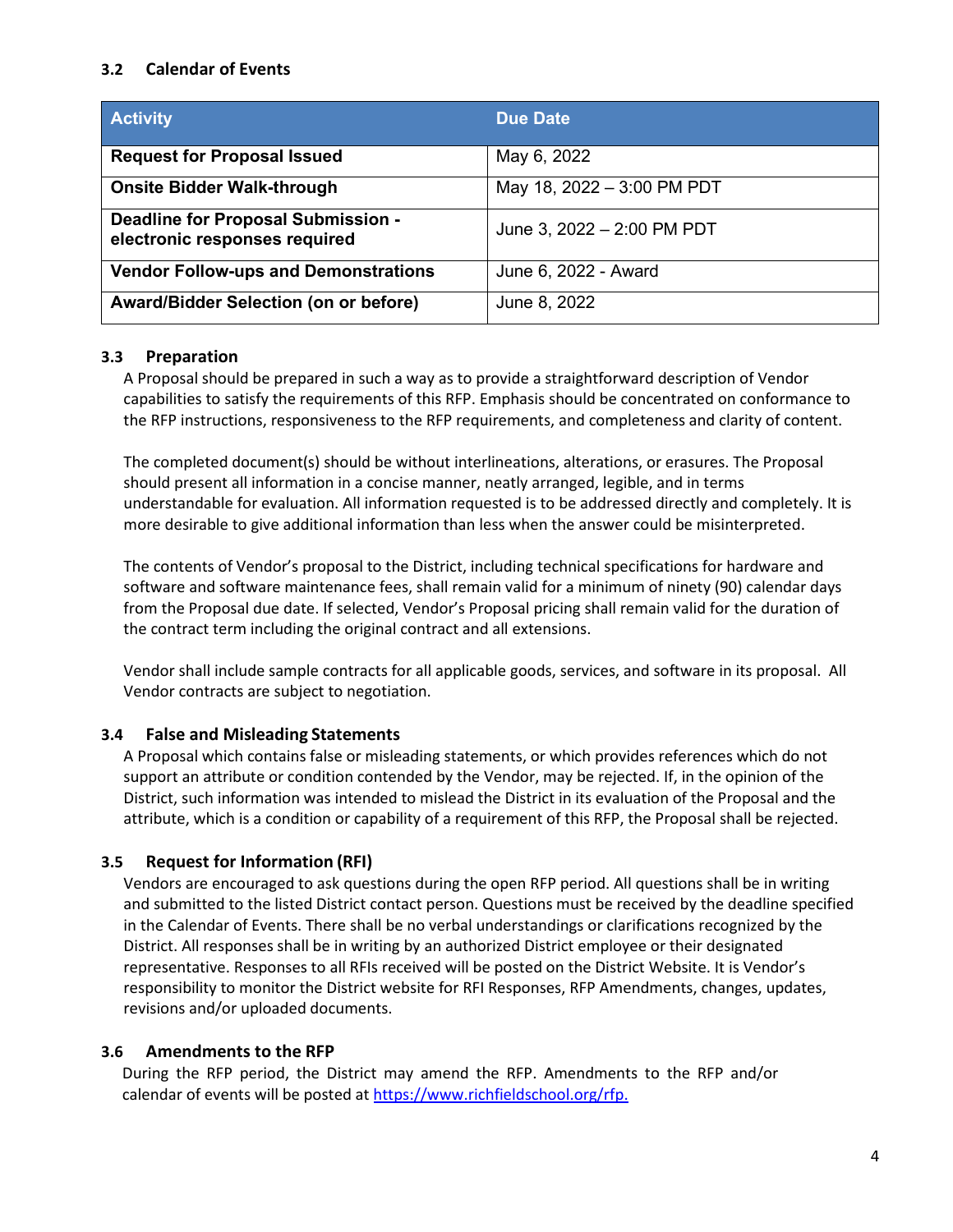### **3.7 Limits of the RFP**

RESD reserves the right to reject all proposals and will determine what future action, if any, will be taken. All costs incurred in the preparation or submission of a proposal shall be entirely the responsibility of the Vendor and shall not be chargeable directly or indirectly to the District.

### **3.8 Public Records Act**

All records, documents, drawings, plans, specifications and other materials submitted by Vendor in its proposal and during the course of any work awarded shall become the exclusive property of RESD and may be deemed public records and subject to the provisions of the California Public Records Act (Government Code, sections 6250 et seq.). RESD's use and disclosure of its records are governed by this Act. RESD will accept information clearly labeled "TRADE SECRET," "CONFIDENTIAL," or "PROPRIETARY" as determined by the submitting party in accordance with the Act. RESD will endeavor to inform Vendor of any request for the disclosure of such information. However, under no circumstances will RESD be responsible or liable to Vendor or any other party for the disclosure of any such labeled information. Vendors that indiscriminately identify all or most of their proposal as exempt from disclosure without justification may, at RESD's discretion, be deemed non-responsive. RESD will not advise as to the nature or content of documents entitled to protection from disclosure under the California Public Records Act, including interpretations of the Act or the definitions of "Trade Secret," "Confidential" or "Proprietary." If litigation is brought under the Public Records Act concerning documents submitted in response to this RFP, Vendor shall indemnify, defend and hold harmless RESD in such litigation.

### <span id="page-5-0"></span>**4 Evaluation and Award**

### **4.1 General Information**

RESD shall not be obligated to accept the lowest priced proposal, but will make an award in the best interest of the District after all factors have been evaluated. All proposals received in response to this RFP will receive a fair and impartial evaluation by the District. In conducting this evaluation, the District may obtain and use information, in addition to that contained in the proposals, from any source desired. Customers on each Vendor's reference list will be contacted, as may other customers selected by the District and listed by the Vendor as a reference.

The District shall make its evaluation in its sole discretion and its decision shall be final. Public Contracts Code section 20118.2 shall govern the evaluation of proposals, selection of vendor, and contract negotiations associated with this Request for Proposals.

### **4.2 Requirements**

Vendors must meet all of the minimum requirements defined in this RFP, including compliance with performance, licensing requirements, ability to deliver specified services, conformance to the terms and conditions of this RFP, meeting mandatory system requirements, performance expectations, contract requirements and general terms. Vendors that do not meet the minimum requirements may be disqualified.

This RFP contains the system specifications and the requested format for vendor proposals. If additional features or equipment are believed to be appropriate for the District's operations, Vendors shall quote them as options and include supporting justification and cost detail.

### **4.3 Scoring**

Qualifying Vendors will be evaluated on their complete proposal, based on the following considerations: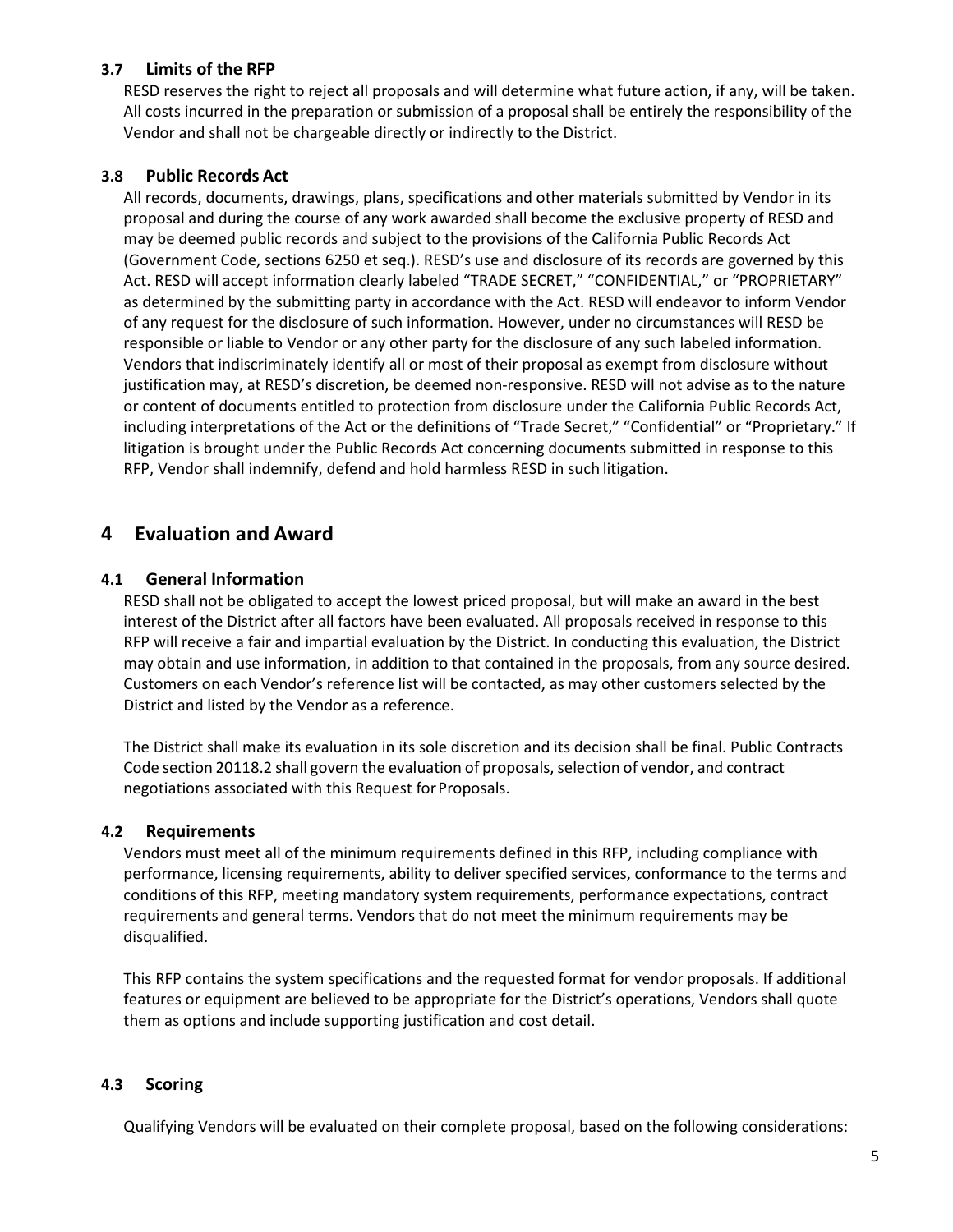| <b>Factor</b>                        | Weight |
|--------------------------------------|--------|
| Ability to perform work summer 2022  | 30%    |
| Cabling design and materials quality | 30%    |
| <b>Price</b>                         | 40%    |
|                                      |        |

### **4.3.1 Interviews/Vendor Presentations:**

The District reserves the right to conduct in-person interviews and/or require a formal presentation for all or a portion of the responding Vendors.

### **4.3.2 Discussions:**

Discussions may, at the District's sole option, be conducted with responsible representatives who submit proposals determined to be reasonably susceptible of being selected for an award. Discussions may be for the purpose of clarification to assure full understanding of, and responsiveness to, the solicitation requirements. Vendors shall be given fair and equal treatment with respect to any opportunity for discussion and written revision of proposals.

Revisions may be permitted after submissions and before award for obtaining best and final proposals. In conducting discussions, The District will not disclose information derived from proposals submitted by competing firms.

### **4.4 Award**

The District will make a "Notice of Intent to Award" available to all Vendors on the District website. The Award of the RFP will be voted on by the Board of Education at a public meeting. Any Vendor protesting the award of a contract to another Vendor must do so, in writing, within five (5) days of the Intent to Award posting.

### **4.5 Contract and Warranties**

The Selected Vendor will guarantee that the proposed products and services shall conform in all material respects to the District's specifications in this RFP and the Selected Vendor's documentation accompanying or referred to in this RFP.

If a contract is awarded as a result of this procurement process all warranties made by the Selected Vendor, including the Vendor's response to the RFP, this RFP and any bulletins or addenda to the RFP shall be incorporated into the Agreement and shall be binding upon the Selected Vendor. This RFP, and Addenda issued, the Selected Vendor's Proposal, and all supporting documentation will become a part of the Agreement. Any Proposal attachments, documents, letters, and materials submitted by the Vendor shall be binding and may be included as part of the Agreement. Submission of a successful Proposal is not the end of the contractual process; further negotiation over the Agreement terms and conditions will be necessary, which, in and of itself, could change the Selected Vendor.

### <span id="page-6-0"></span>**5 Implementation Process**

### **5.1 Project Timeline**

Within thirty (30) days of vendor selection, the selected Vendor shall provide the District with a project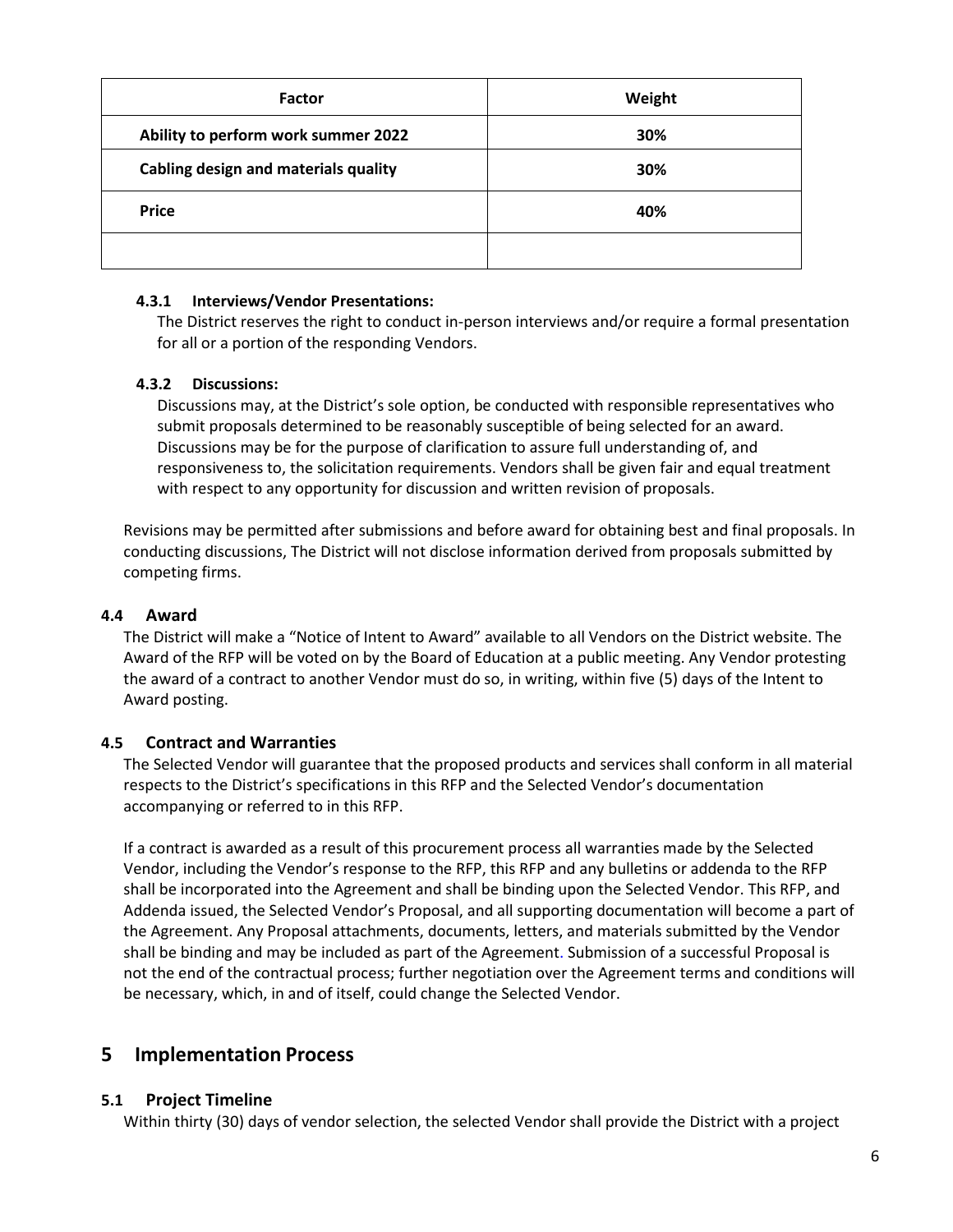plan that details the proposed implementation approach and timeline for the network cabling system upgrades. The District expects the timeline to conform to a Summer 2022/2023 install while students and staff are on summer break.

### **5.2 Site Access and Work Hours**

Access to each site will be coordinated through the District representative at least five (5) work days in advance. Site access schedule and work plan must be submitted and approved by RESD prior to the Vendor arriving onsite.

Vendor may not have workers on any site when there are students present, during school hours or during school events. All work will be performed after operational hours, on non- instructional days, or on weekends. Exceptions to this schedule must be approved by District personnel.

### **5.3 DOJ Clearance**

All Vendor personnel working on any District site shall have attained the proper Department of Justice (DOJ) clearance. Vendor must demonstrate this green light clearance for all personnel to RESD prior to being allowed onsite. Those who are not cleared or are red-lighted are not allowed on the project.

### <span id="page-7-0"></span>**6 Vendor Experience and Ability to Perform**

This section should provide background information that supports Vendor's ability to provide the requested services effectively and reliably. Please respond to each requirement directly and provide additional documentation as needed to support the Proposal.

### **6.1 Vendor Background/Qualifications**

Provide a brief description of Vendor's firm(s), as well as any other firms joining with Vendor to provide services. This description shouldinclude:

- A history of the firm(s)
- Age of the firm(s)
- Number of employees
- Organizational structure of the firm(s)
- Length of time in the telecommunications industry
- Number of office locations
- Address of the location nearest to the District
- Address of the local office responding to this RFP

Provide a list of company contacts. For each contact include:

- Description of role
- Background
- Detailed experience information

Provide a brief overview of Vendor's technical experience, qualifications, and background in providing and maintaining Network Cabling Systems and related services for similarly sized customers. Indicate the prior experience of Vendor that is relevant to this contract. Include sufficient detail to demonstrate the relevance of such experience. Please provide specific examples of recently completed, K-12 projects similar in size, scope and timeline to this project. Proposal should evidence Vendor's awareness of and support for the unique needs of education clients.

The selected vendor will be responsible for acquiring any permits, fees, inspections, and construction administrative requirements. A copy of all applicable permit applications shall be provided to the District prior to submission. A copy of the approved permit(s) shall be provided to the District upon issuance.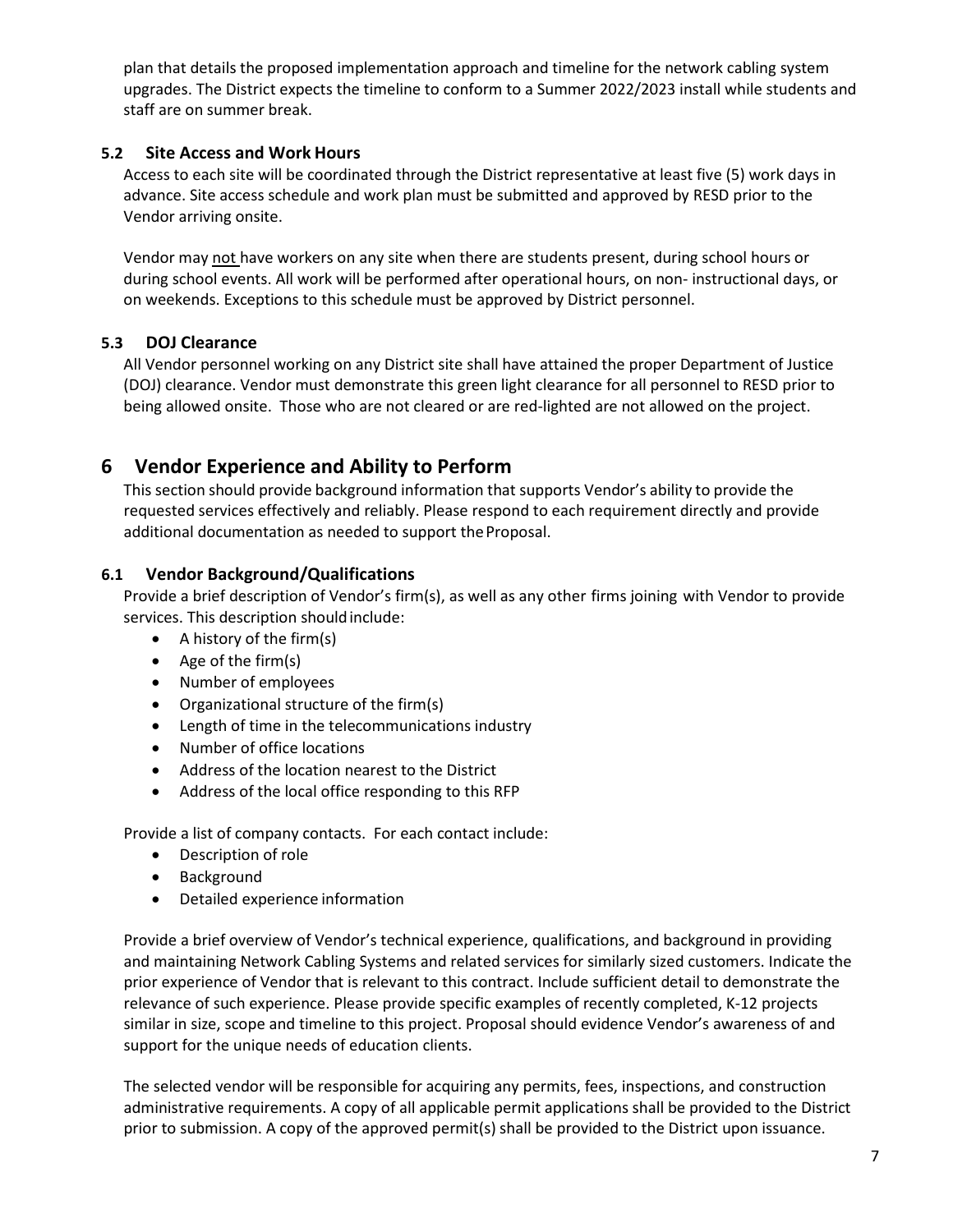### **6.2 Support and Maintenance**

Provide full-time, local, company-employed customer service professionalswho are trained specifically to support the products and configuration recommended for RESD. Please describe the size, work location and organizational structure of the supportteam.

Provide response and resolution times to tickets/reported incidents. Include the severity/type of incident, the average response and resolution time for similar incidents over the past two years and the target and guaranteed response and resolution times included in Vendor's proposal.

Describe the process for submitting service requests. Explain how servicerequests are tracked. Describe how the original requestor as well as centralized District support personnel (IT contact and contract administrator) can view service request history.

Describe the escalation procedures for issues. Identify whether supportrequests are automatically escalated based on severity and/ortime-lag.

Describe the process for submission, review, escalation and developmentfor new feature requests.

### <span id="page-8-0"></span>**7 Exceptions**

Describe any exceptions to the RFP content, general expectations, specific requirements, and/or the District's standard agreement. For each exception, propose acceptable alternative language and/or provide rationale to support the exception. Exceptions that are contrary to the District's best interests, do not meet the needs of our staff and students, or conflict with regulations related to public contracts and procurement will not be accepted by the District and may be cause for rejection of the proposal.

### <span id="page-8-1"></span>**8 District Rules and General Terms**

District Rules and General Terms are written as statements of compliance. Vendor must confirm compliance/conformance to all statements in its response.

### **8.1 Termination**

- **9.1.1** Termination for Cause: District may terminate the contract resulting from this agreement for a material breach that is not remedied within thirty (30) days of written notice to the Vendor by the District.
- **9.1.2** The District reserves the right to cancel this RFP at any time or limit quantities due to insufficient or non-appropriation of funds. No termination liability penalties will apply if funding is denied, reduced, or discontinued, or if it is not in the best interest of the District.
- **9.1.3** Non-Appropriation: Notwithstanding any other provision to the contrary, if for any fiscal year of this Agreement the Governing Board for any reason fails to appropriate or allocate funds for future payments under this Agreement, the District will not be obligated to pay the balance of funds remaining unpaid beyond the fiscal periodfor which funds have been appropriated and allocated.

### <span id="page-8-2"></span>**9 EXHIBIT A: Required Forms**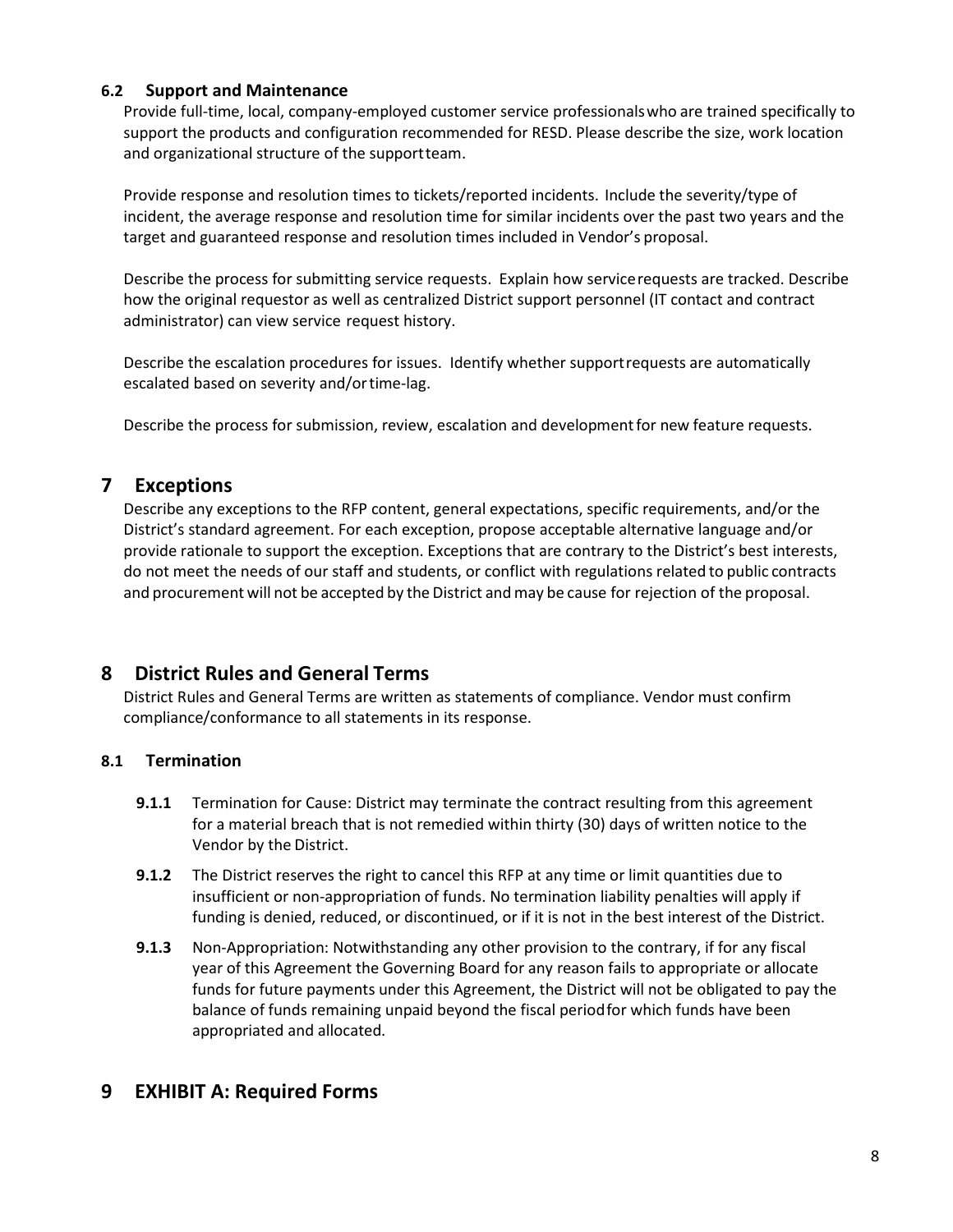### **ACKNOWLEDGEMENT OF ADDENDA TO RFP**

PROPOSER HEREBY ACKNOWLEDGES RECEIPT OF ANY AND ALL ADDENDA TO THE RFP.

If Proposer has no knowledge of any ADDENDA to the RFP having been issued to, or received by, Proposer, please check following box:

ADDENDA:

| Addenda No. | Date Published | Date Received |
|-------------|----------------|---------------|
|             |                |               |
|             |                |               |
|             |                |               |
|             |                |               |

By: Date: \_\_\_\_\_\_\_\_\_\_\_\_\_\_\_\_\_\_\_\_\_\_

Signature of Authorized Agent

Name and Title of Authorized Agent

Name of Proposer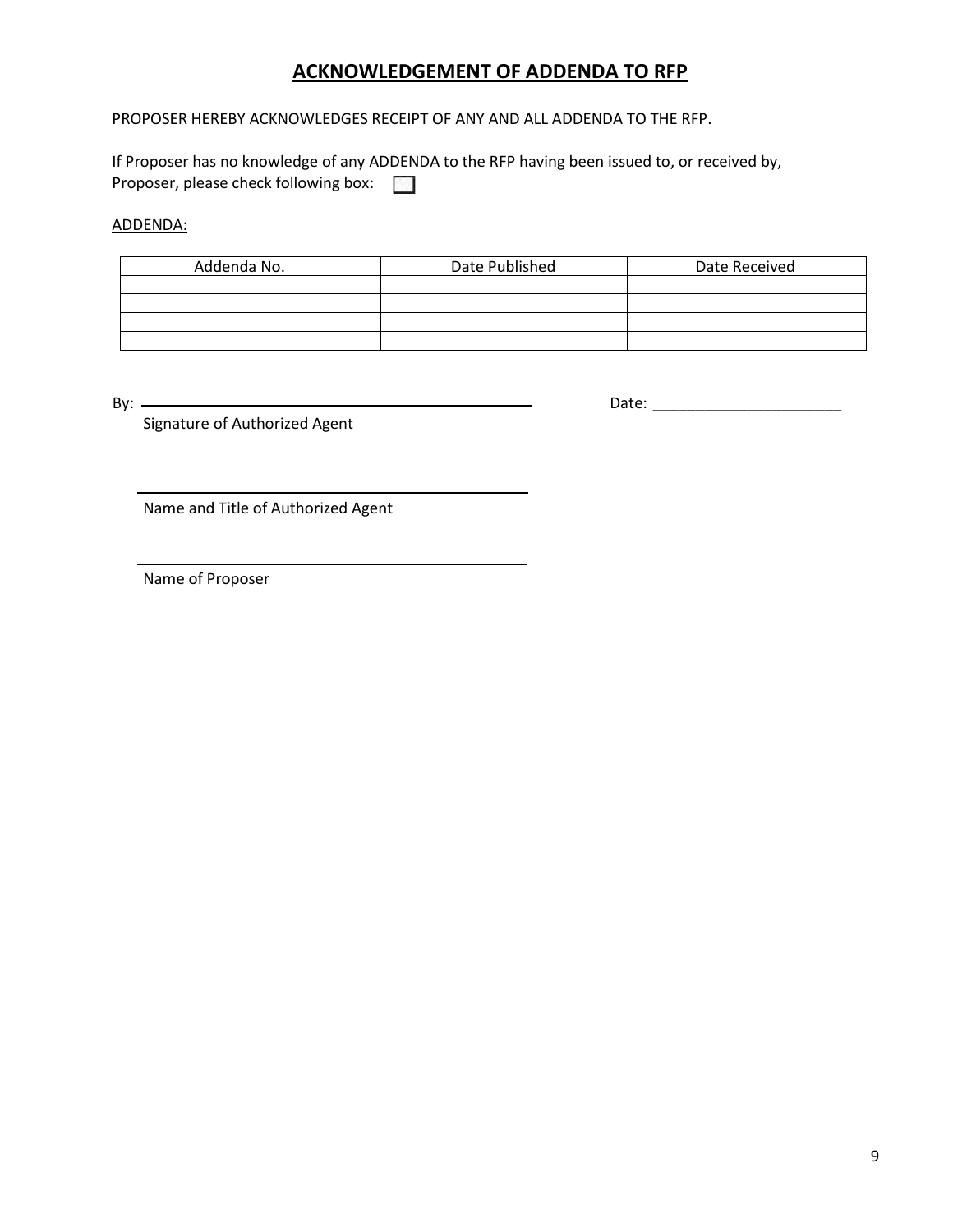### **PROPOSER REPRESENTATION AND CERTIFICATION**

The undersigned hereby acknowledges and affirms that:

- 1. He/she is a duly authorized agent of the Proposer with the authority to submit a Proposal on behalf of the Proposer (corporate or other authorization confirmation may be requested prior to final contract execution).
- 2. He/she has read the complete RFP documents and all amendments issued pursuantthereto.
- 3. The Proposal complies with State conflict of interest laws. The Proposer certifies that no employee of its firm has discussed, or compared the Proposal with any other Proposer or District employee, and has not colluded with any other Proposer or District employee.
- 4. If the Proposer's Proposal is accepted by the District, the Proposer will enter into a contract with the District to provide the Services, Systems and Equipment described by the Proposal on the terms mutually acceptable to the District and theProposer.
- 5. The District reserves the right to reject any or all proposals.

I hereby certify that I am submitting the attached Proposal on behalf of

\_\_\_\_\_\_\_\_\_\_\_\_\_\_\_\_\_\_\_\_\_\_\_\_\_\_\_\_\_\_\_\_\_\_\_\_\_\_\_\_\_\_\_\_\_\_\_[Specific Entity Submitting Proposal].

I understand that, by virtue of executing and returning this required response form with the Proposal, I further certify, that the Proposer understands and does not dispute any of the contents of the proposal requirements (except as may be noted in the response).

| By: |                               |  |
|-----|-------------------------------|--|
|     | Signature of Authorized Agent |  |
|     |                               |  |

Name and Title of Authorized Agent

\_\_\_\_\_\_\_\_\_\_\_\_\_\_\_\_\_\_\_\_\_\_\_\_\_\_\_\_\_\_\_\_\_\_\_\_

NOTE: If Joint Venture, each member of the joint venture must provide a completed certificate form.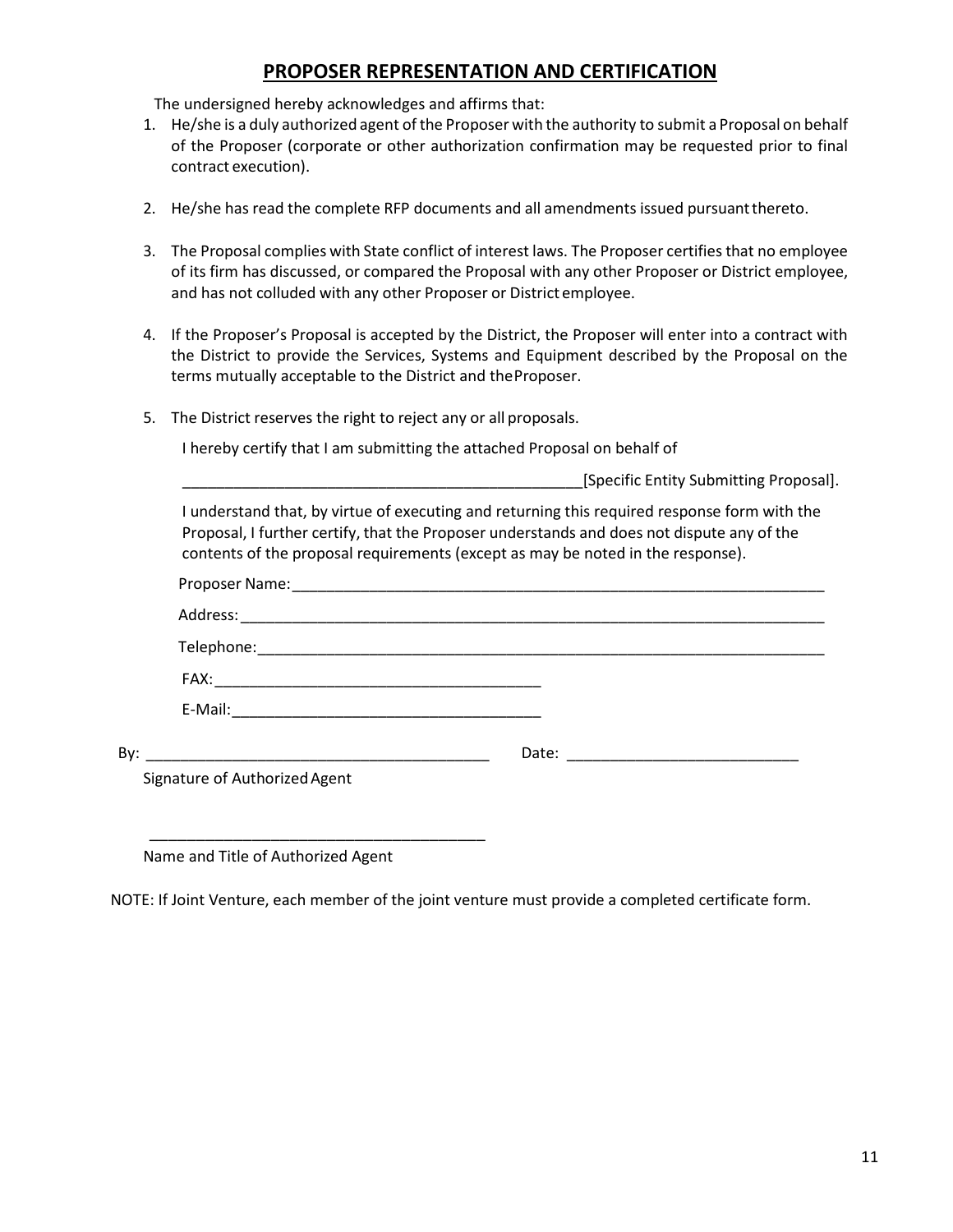## **CERTIFICATION OF PRIMARY PARTICIPANT REGARDING DEBARMENT, SUSPENSION, AND OTHER RESPONSIBILITY MATTERS**

The (Principal) of (Firm Name)

Certifies to the best of its knowledge and belief that it and its principals:

- 1. Are not presently debarred, suspended, proposed for debarment, declared ineligible, or voluntarily excluded from covered transactions by any federal department or agency;
- 2. Have not within a three-year period preceding this proposal been convicted of or had a civil judgment rendered against them for commission of fraud or a criminal offense in connection with obtaining, attempting to obtain, or performing a public (federal, state or local) transaction or contract under a public transaction; violation of federal or state antitrust statutes or commission of embezzlement, theft, forgery, bribery, falsification or destruction of records, making false statements, or receiving stolen property;
- 3. Are not presently indicted for or otherwise criminally or civilly charged by a governmental entity (federal, state, or local), with commission of any of the offenses enumerated in paragraph (2) of this certification; and
- 4. Have not within a three-year period preceding this proposal had one (1) or more public transactions (federal, state, or local) terminated for cause or default.

If unable to certify to any of the statements in this certification, the participant shall attach an expiration to this certification.

I HEREBY CERTIFY AND AFFIRM THE TRUTHFULNESS AND ACCURACY OF THE CONTENTS OF THE STATEMENTS SUBMITTED ON OR WITH THIS CERTIFICATION AND UNDERSTAND THAT THE PROVISIONS OF 31 U.S.C. SECTIONS 3801 ET SEQ. ARE APPLICABLE THERETO.

Signature **Proposer/Firm Name** 

Name and Title of Primary Participant/Authorized Official Date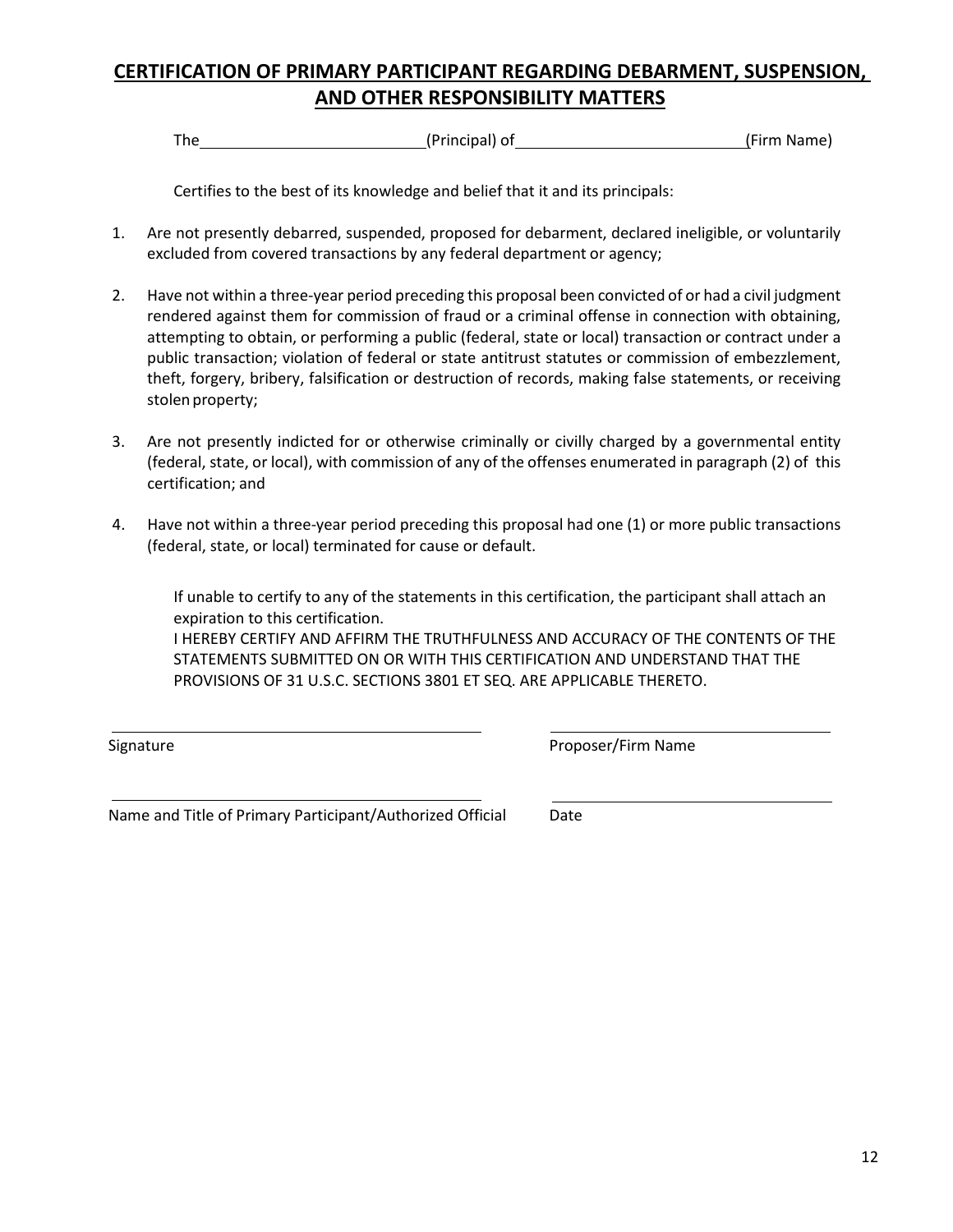### **CERTIFICATION OF RESTRICTIONS ON LOBBYING**

| I hereby certify on behalf of | (name of offeror)     |
|-------------------------------|-----------------------|
| that                          | (Firm name) meets the |
| following qualifications:     |                       |

- 1. No Federal appropriated funds have been paid, by or on behalf of the undersigned, to any person for influencing or attempting to influence an officer of employee of any agency, a Member of Congress, an officer or employee of Congress, or an employee of a Member of Congress in connection with the awarding of any Federal contract, the making of any Federal grant, the making of any Federal loan, the entering into of any cooperative agreement, and the extension, continuation, renewal, amendment, or modification of any Federal contract, grant, loan, or cooperative agreement.
- 2. If any funds, other than Federal appropriated funds, have been paid or will be paid to any person for influencing or attempting to Influence an officer or employee of any agency, a Member of Congress, an officer or employee of Congress, or an employee of a Member of Congress in connection with this Federal contract, grant, loan, or cooperative agreement, the undersigned shall complete and submit the attached, Standard Form-LLL, "Disclosure of Lobbying Activities", in accordance with its instructions.
- 3. The undersigned shall require that the language of this certification be included in all subcontracts, and that all subcontractors shall certify and discloseaccordingly.

This certification is a material representation of fact upon which reliance is placed when this transaction was made or entered into. Submission of this certification is a prerequisite for making or entering into this transaction imposed by section 1352, title 31, U.S. Code. Any person who fails to file the required certification shall be subject to civil penalty of not less than \$10,000 and not more than \$100,000 for each such failure.

Executed this day of the case of the case of  $\sim$  , 2022

By:

(Signature of authorizedofficial)

(Name and Title of authorized official)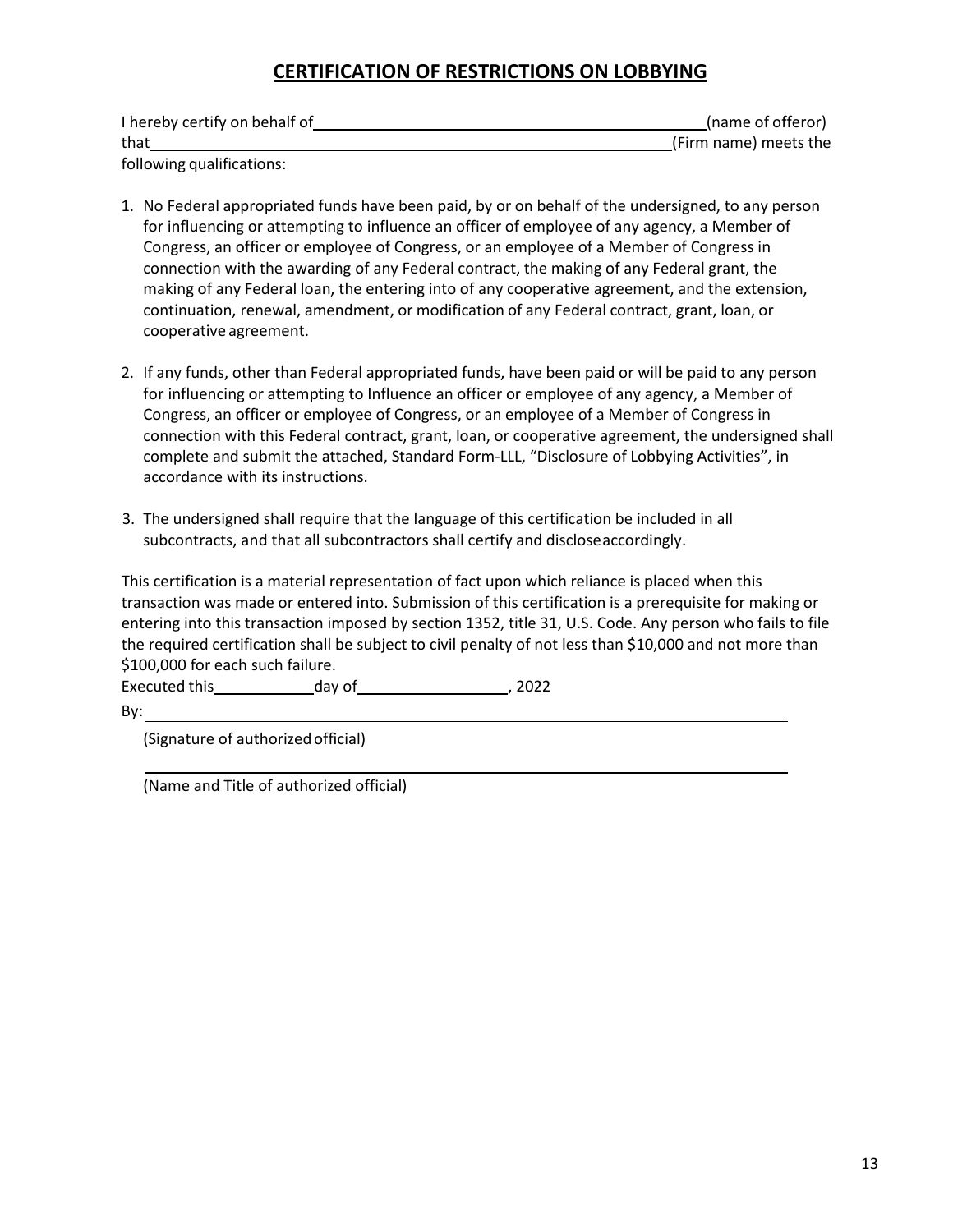# <span id="page-13-0"></span>**EXHIBIT B: Cabling Scope of Work**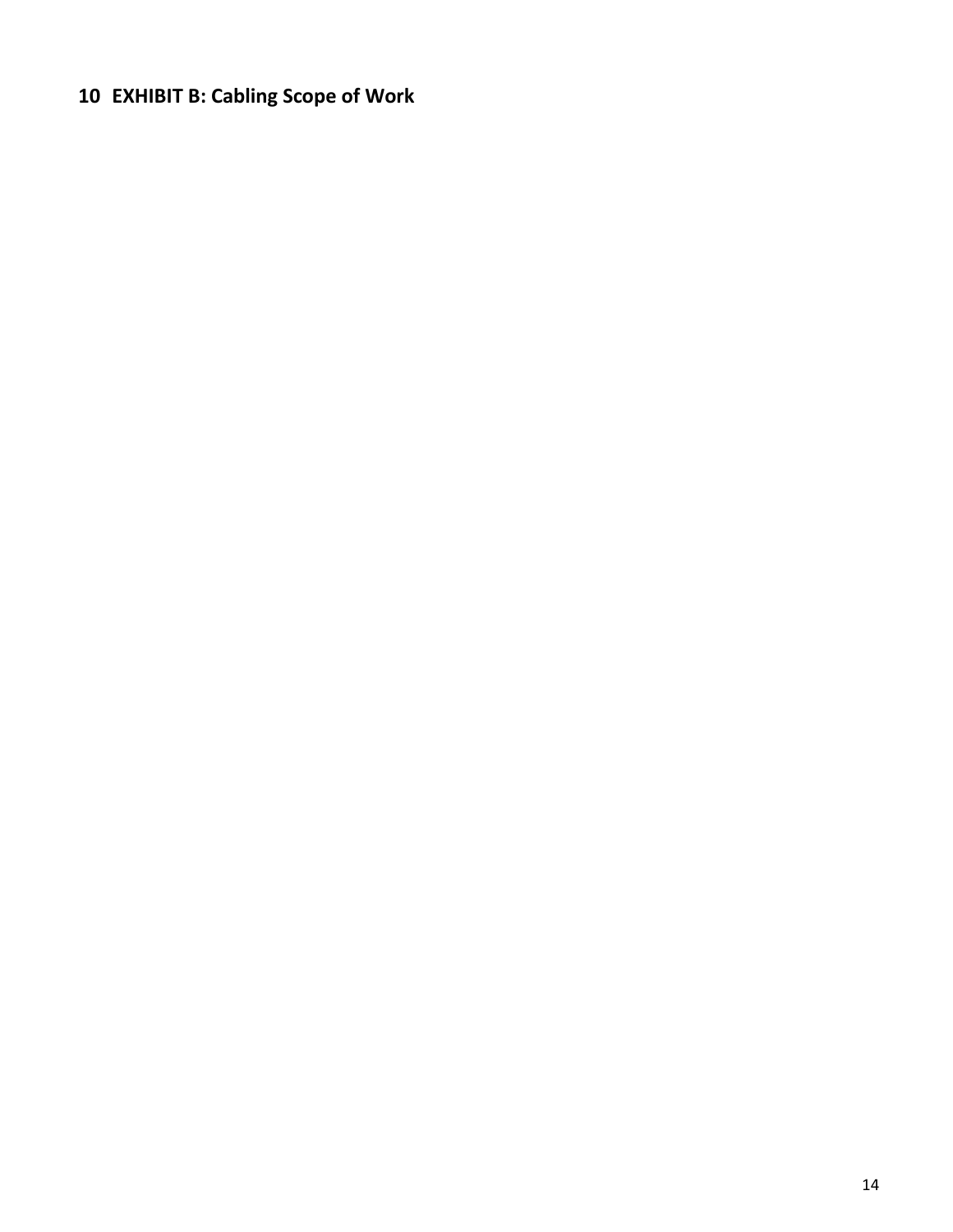

# RFP CABLING SCOPE

Richfield Elementary School District

March 4, 2022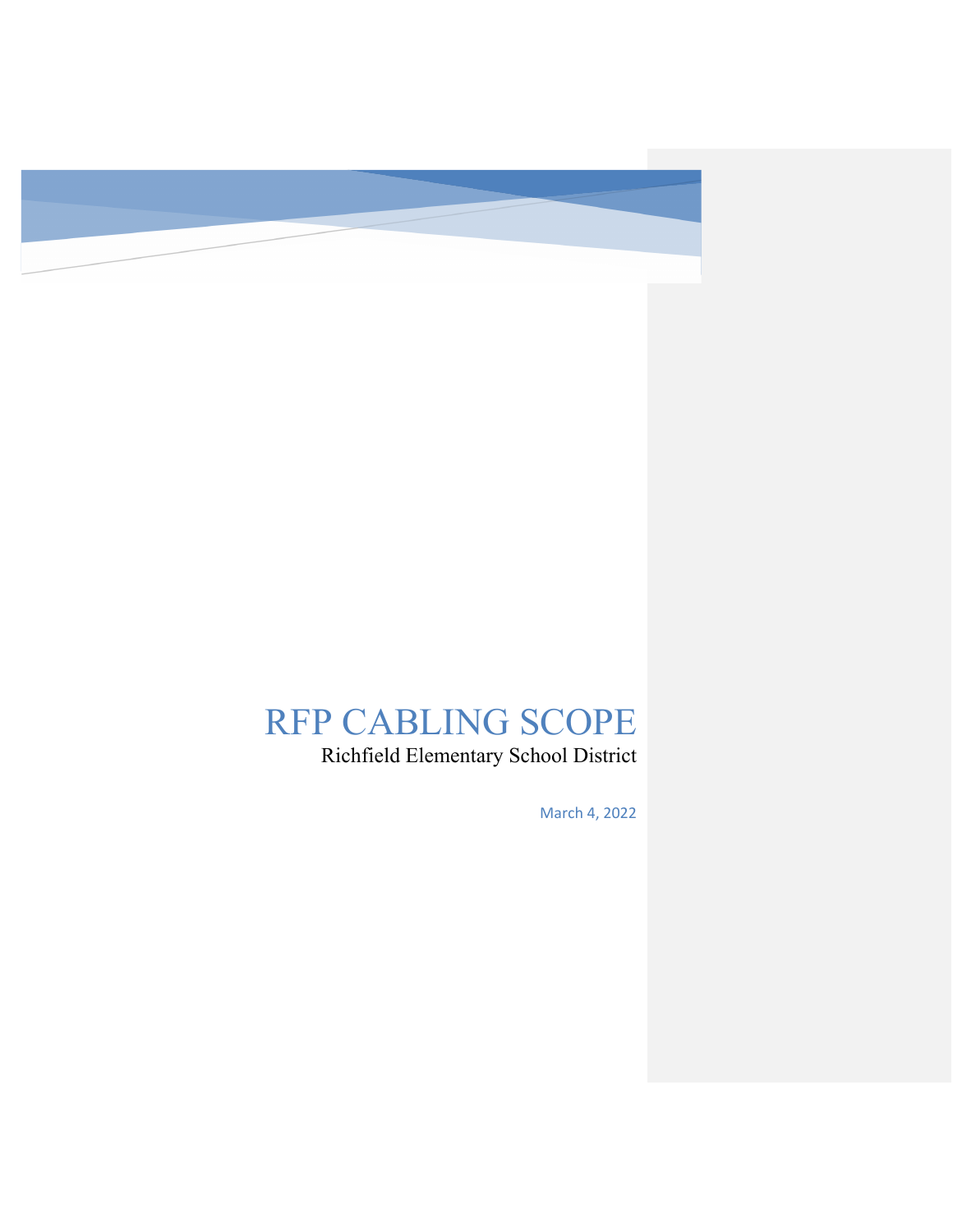### **Table of Contents**

| 1            |     |       |  |  |  |  |  |  |  |
|--------------|-----|-------|--|--|--|--|--|--|--|
| $\mathbf{2}$ |     |       |  |  |  |  |  |  |  |
|              | 2.1 |       |  |  |  |  |  |  |  |
|              | 2.2 |       |  |  |  |  |  |  |  |
|              | 2.3 |       |  |  |  |  |  |  |  |
|              | 2.4 |       |  |  |  |  |  |  |  |
|              | 2.5 |       |  |  |  |  |  |  |  |
|              | 2.6 |       |  |  |  |  |  |  |  |
|              |     | 2.6.1 |  |  |  |  |  |  |  |
|              |     |       |  |  |  |  |  |  |  |
|              | 2.7 |       |  |  |  |  |  |  |  |
|              |     | 2.7.1 |  |  |  |  |  |  |  |
|              |     | 2.7.2 |  |  |  |  |  |  |  |
|              |     | 2.7.3 |  |  |  |  |  |  |  |
|              | 2.8 |       |  |  |  |  |  |  |  |
|              |     | 2.8.1 |  |  |  |  |  |  |  |
|              |     | 2.8.2 |  |  |  |  |  |  |  |
|              |     | 2.8.3 |  |  |  |  |  |  |  |
|              |     | 2.8.4 |  |  |  |  |  |  |  |
|              |     | 2.8.5 |  |  |  |  |  |  |  |
| 3            |     |       |  |  |  |  |  |  |  |
|              |     | 3.1.1 |  |  |  |  |  |  |  |
|              |     | 3.1.2 |  |  |  |  |  |  |  |
|              |     | 3.1.3 |  |  |  |  |  |  |  |
|              |     |       |  |  |  |  |  |  |  |
| 4            |     |       |  |  |  |  |  |  |  |
|              | 4.1 |       |  |  |  |  |  |  |  |
|              | 4.2 |       |  |  |  |  |  |  |  |
|              |     | 4.2.1 |  |  |  |  |  |  |  |
|              |     | 4.2.2 |  |  |  |  |  |  |  |
|              |     | 4.2.3 |  |  |  |  |  |  |  |
|              |     | 4.2.4 |  |  |  |  |  |  |  |
|              |     | 4.2.5 |  |  |  |  |  |  |  |
|              |     | 4.2.6 |  |  |  |  |  |  |  |
|              |     | 4.2.7 |  |  |  |  |  |  |  |
|              |     | 4.2.8 |  |  |  |  |  |  |  |
|              |     | 4.2.9 |  |  |  |  |  |  |  |
|              |     |       |  |  |  |  |  |  |  |
|              | 4.3 |       |  |  |  |  |  |  |  |
|              |     | 4.3.1 |  |  |  |  |  |  |  |
|              |     | 4.3.2 |  |  |  |  |  |  |  |
|              |     | 4.3.3 |  |  |  |  |  |  |  |
|              |     | 4.3.4 |  |  |  |  |  |  |  |
|              |     | 4.3.5 |  |  |  |  |  |  |  |
|              |     | 4.3.6 |  |  |  |  |  |  |  |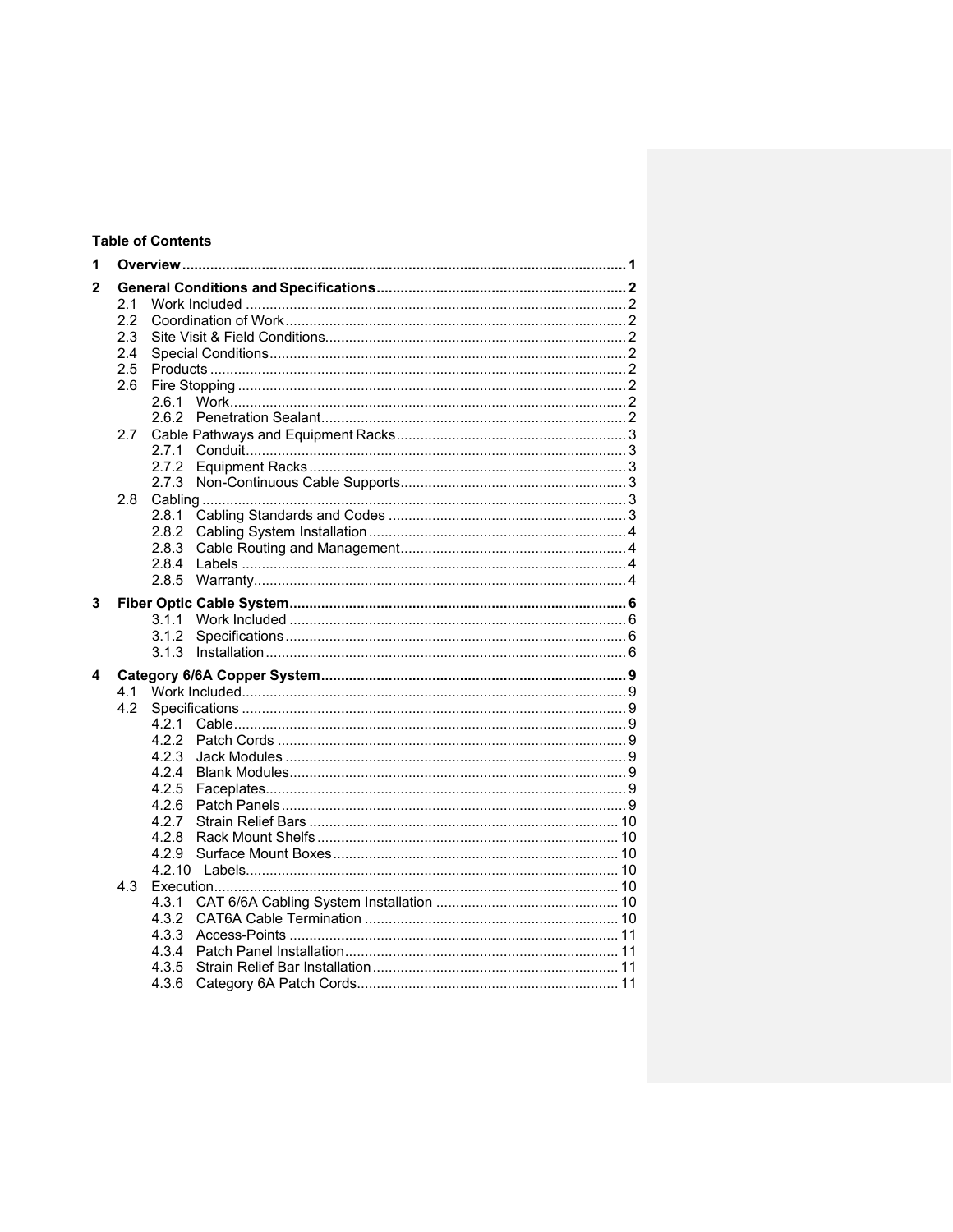|    | 5.1.1 RESD MDF Room 214:  Error! Bookmark not defined.     |  |
|----|------------------------------------------------------------|--|
| 5. |                                                            |  |
|    |                                                            |  |
|    |                                                            |  |
|    | 4.3.9 CAT 6/6A System Field Test - General Requirements 12 |  |
|    |                                                            |  |
|    |                                                            |  |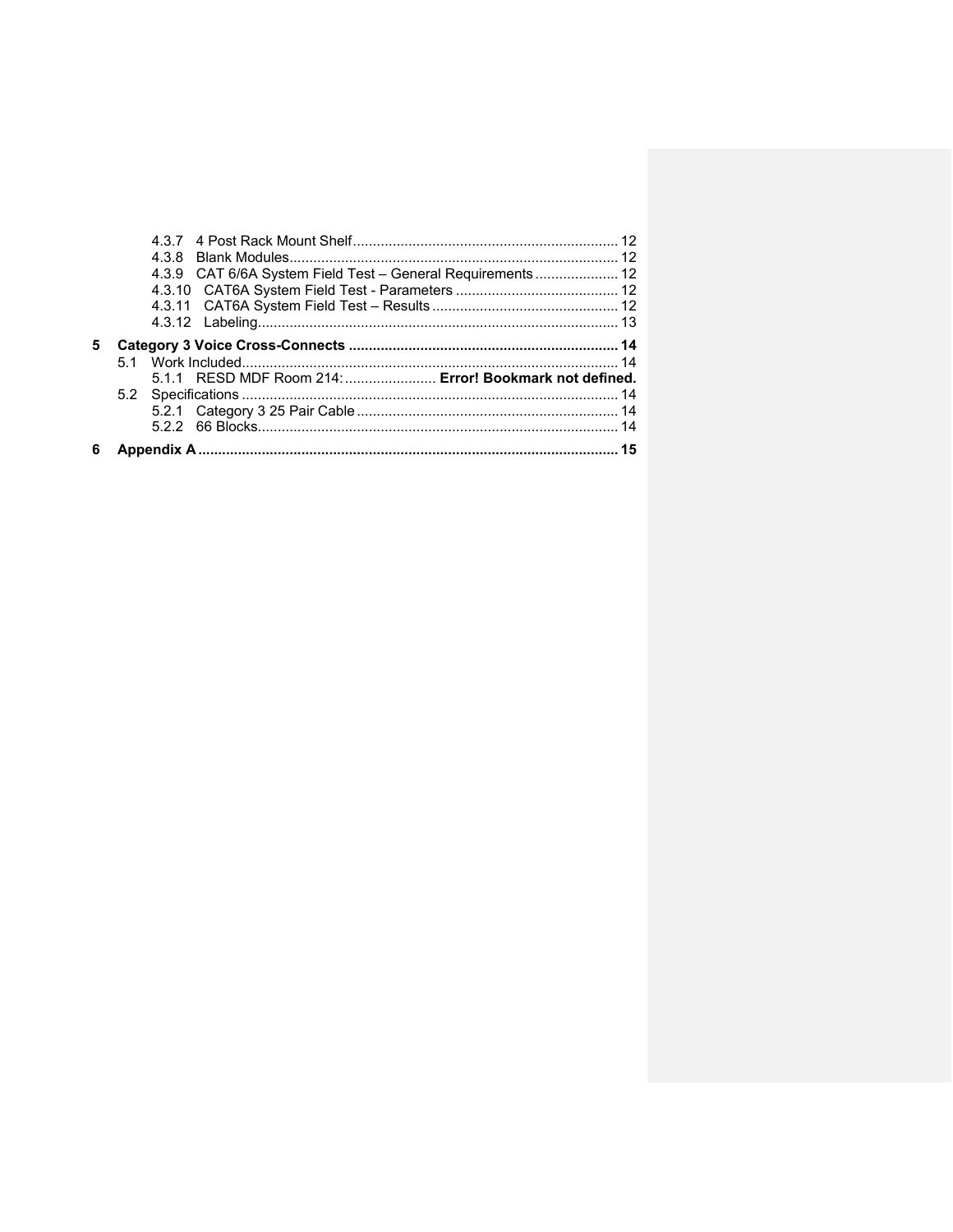### <span id="page-17-0"></span>**1 Overview**

Richfield Elementary School District ("RESD") is seeking to upgrade and extend its existing cabling infrastructure at Richfield Elementary School. The school, located at 23875 River Road, Corning, CA 96021, will seek bids for this work.

This Cabling Scope provides the specifications and site requirements for installation of network infrastructure necessary to support the communications, VoIP telephony, and data requirements at the new facility. Work will include the following components:

• Category 6/6A Copper Cable System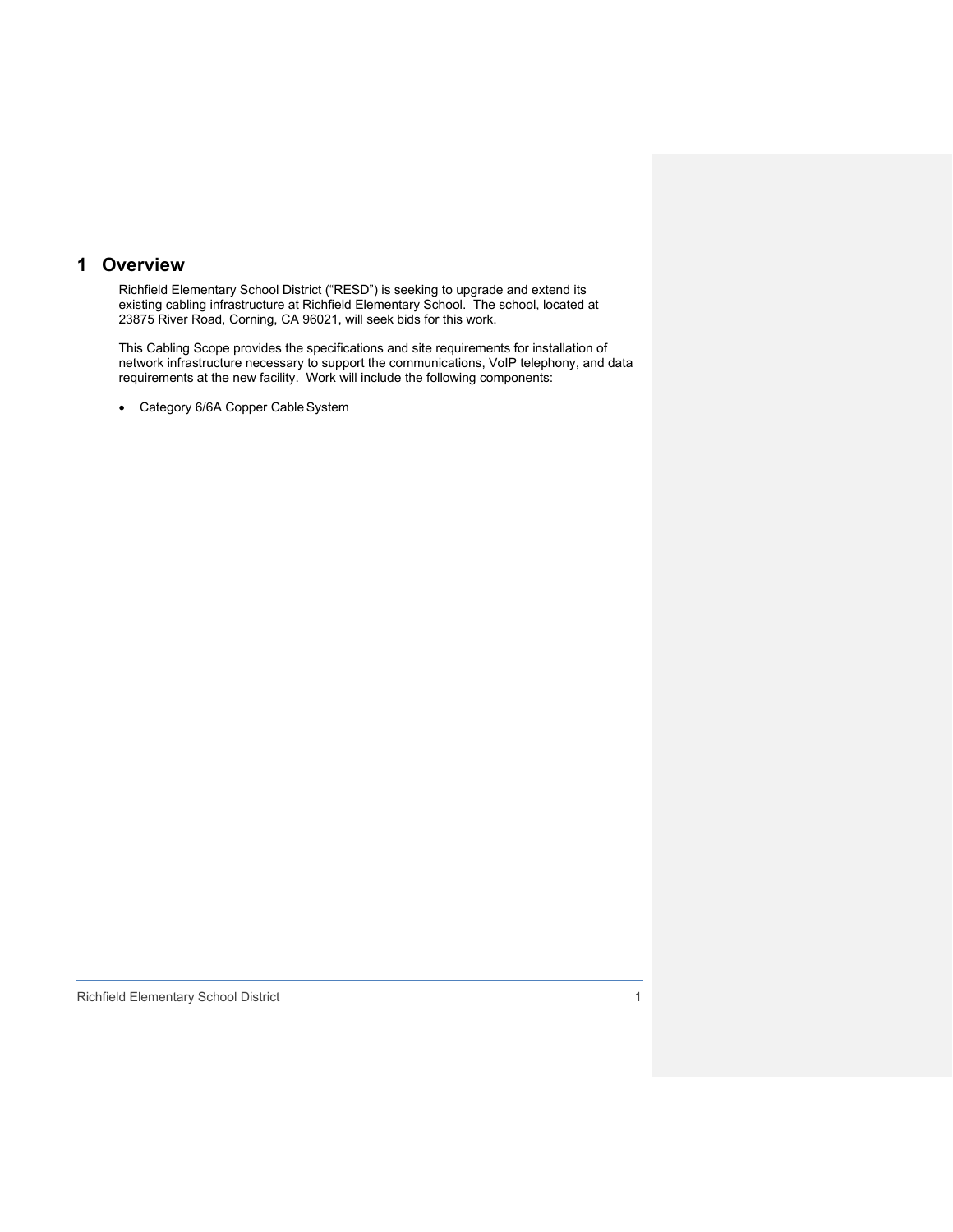### <span id="page-18-0"></span>**2 General Conditions and Specifications**

### <span id="page-18-1"></span>**2.1 Work Included**

The work covered by this scope includes the construction described and implied, all labor required to perform and complete such construction, all materials required to perform and complete such construction, all services, facilities, tools and equipment required to perform and complete such construction, and coordination with RESD, Tehama County Department of Education, and all other trades.

#### <span id="page-18-2"></span>**2.2 Coordination of Work**

- Wherever work interconnects with or contacts the work of other trades, coordinate with other trades to insure that all trades have the information necessary so that they may properly install all the necessary connections and equipment.
- Coordinate project and schedule work with Tehama County Department of Education.
- The Contractor should make reasonable modifications in the layout as needed to prevent conflict with work of other trades or for proper compliance with the design intent.

### <span id="page-18-3"></span>**2.3 Site Visit & Field Conditions**

The Contractor shall verify all dimensions and distances in the field and document the lengths and materials to be furnished. Building construction plans are available upon request.

### <span id="page-18-4"></span>**2.4 Special Conditions**

Any item not specifically shown on the drawings or called for in the specifications, but normally required to conform to the system design intent as presented, is to be considered as part of the contract and required to be furnished and installed by the Contractor.

### <span id="page-18-5"></span>**2.5 Products**

All products shall be new, unused, in perfect working condition, and in the original packaging containers upon arrival at the project site.

### <span id="page-18-6"></span>**2.6 Fire Stopping**

### <span id="page-18-7"></span>**2.6.1 Work**

Contractor is responsible for fire stopping of floor and rated wall penetrations specifically provided for the distribution of telecommunications cables.

Required floor and wall ratings shall be maintained.

#### <span id="page-18-8"></span>**2.6.2 Penetration Sealant**

• Provide fire-resistant materials of a type and composition necessary to restore fire ratings to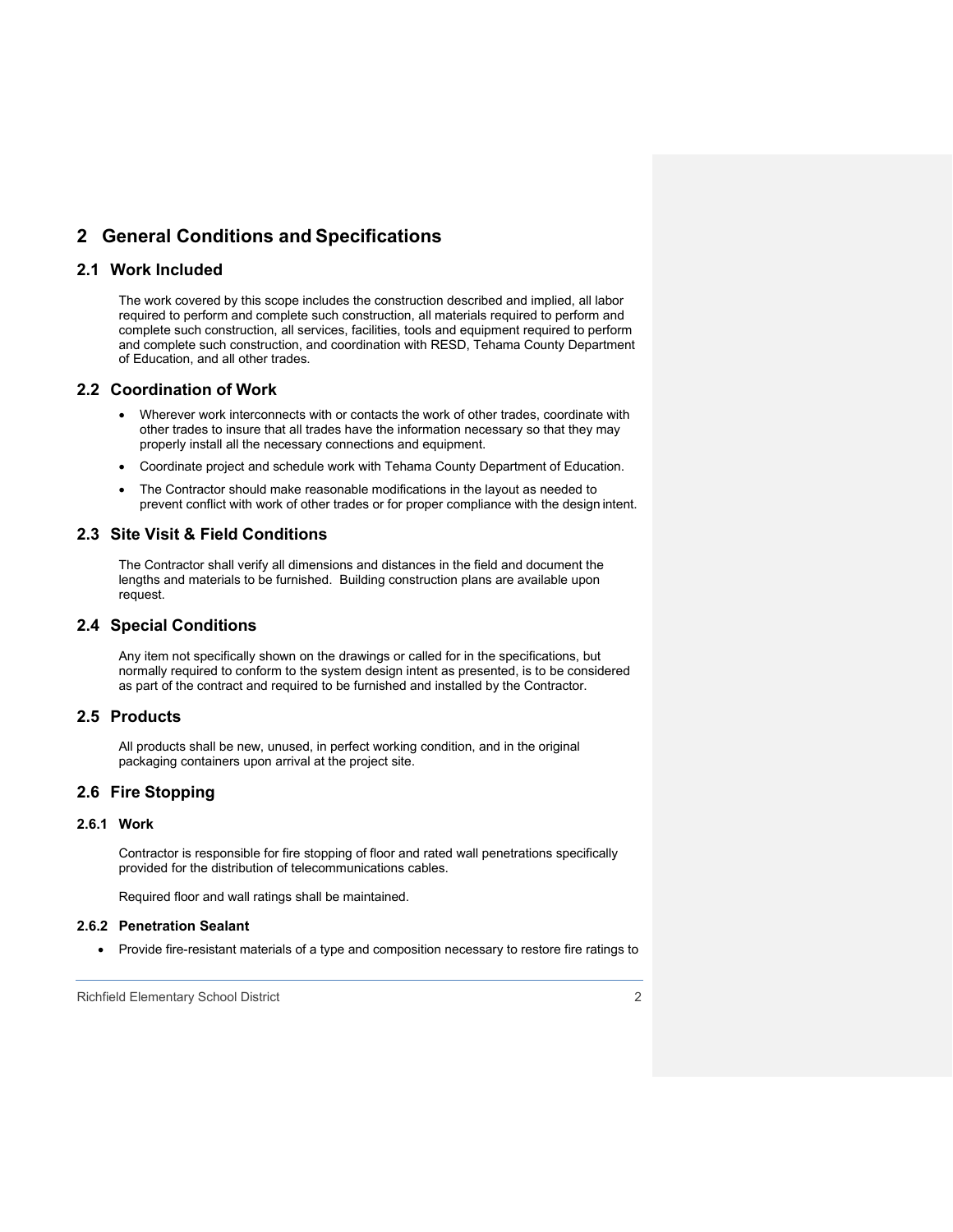all wall or floor ceiling penetrations. Material must be properly classified and meet all national and local codes. The fire rating of the penetration seal shall be at least that of the floor or wall into which it is installed, so that the original fire rating of the floor or wall is maintained as required by Article 300-21 of the National Electrical Code.

• The materials shall have been subjected to fire exposure in accordance with standard timetemperature curve in the Standard, UL ASTM E 119 and NFPA 251. The fire stop material shall have also been subjected to the hose stream test in accordance with UL 10B.

#### <span id="page-19-0"></span>**2.7 Cable Pathways and Equipment Racks**

#### <span id="page-19-1"></span>**2.7.1 Conduit**

Contractor shall use conduit as intended when designated for low voltage telecommunications. Conduit fill rates shall be taken into consideration when determining the type and quantity of cables.

#### <span id="page-19-2"></span>**2.7.2 Equipment Racks**

Contractor shall provide Middle Atlantic equipment racks at IDF locations if required with the following specifications:

• Middle Atlantic DWR-24-26 (26" D  $\times$  49" H) with vented front door LVFD-18

All cables descending from the ceiling at the cabinet location should be placed in conduit or similar vertical cable manager sized appropriately for the quantity of cables to be installed.

#### <span id="page-19-3"></span>**2.7.3 Non-Continuous Cable Supports**

For cables not in conduit, Contractor is responsible for installing J Hook Assemblies as follows:

- Multi-tiered non-continuous cable support assemblies shall be used to support telecommunications cables in accessible ceiling areas.
- Provide all necessary hardware for installing support brackets in accessible ceiling spaces. These spaces may include T-bar ceiling, threaded rod spaces and direct mounting to concrete wall or ceiling.
- Supports are to be spaced to prevent cable bundle droop in excess of 6" from parallel between supports. If the cables cannot be kept within the specified droop, additional supports are to be added.
- Acceptable manufacturers are: Erico CADDY, B-Line, or equivalent.

#### <span id="page-19-4"></span>**2.8 Cabling**

#### <span id="page-19-5"></span>**2.8.1 Cabling Standards and Codes**

• All cabling is to be installed according to the latest EIA/TIA-568 and TIA-569 standards and

**Commented [DL1]:** Verify Cab Door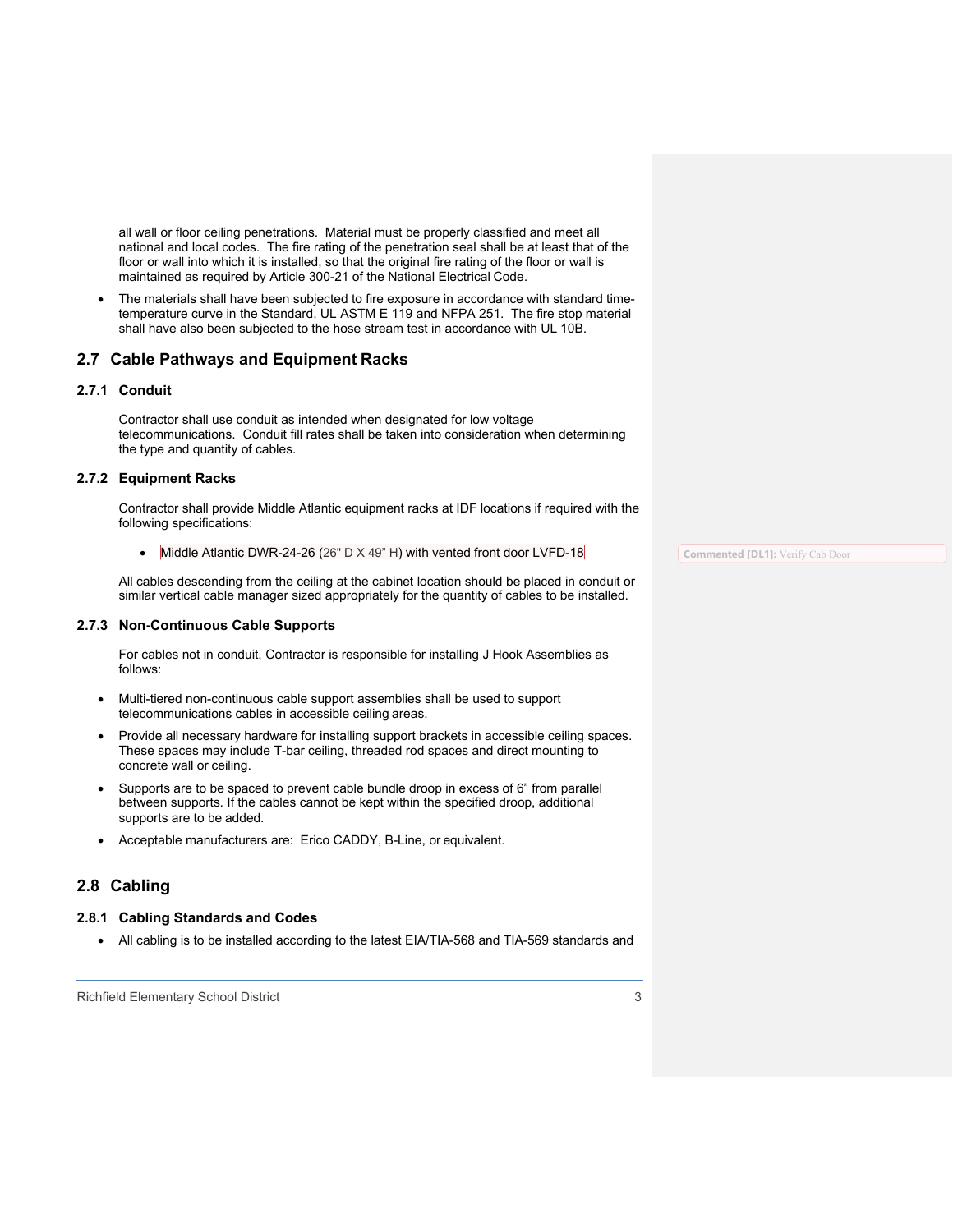the latest BICSI-proposed installation procedures as outlined in Telecommunications Distribution Methods Manual and Telecommunications Cabling Installation Manual.

• All work and materials shall be in accordance with the National Electric Code (latest edition), Federal, State, and local codes, and all other bodies having jurisdiction with the installation practice.

#### <span id="page-20-0"></span>**2.8.2 Cabling System Installation**

- The Contractor shall follow manufacturers' instructions for installing components and adjusting all equipment. Where no instructions are included with the equipment, follow accepted industry practices and workmanlike installation standards.
- Install materials and equipment in accordance with applicable standards, codes, requirements, and recommendations of national, state, and local authorities having jurisdiction, and National Electrical Code ("NEC") and with manufacturer's printed instructions.
- Adhere to manufacturer's published specifications for pulling tension, minimum bend radii, and sidewall pressure when installing cables.
- Where manufacturer does not provide bending radii information, minimum bending radius shall be 10 times cable diameter. Arrange and mount equipment and materials in a manner acceptable to RESD.
- Contractor shall insure that the maximum tensile load and or pulling tensions do not exceed that specified by the manufacturer of the cable to be installed.
- Tie-wraps are to be hand-tightened on cables or cable bundles, and are not to deform the cable jacket or crimp the sheath.

#### **2.8.3 Cable Routing and Management**

- <span id="page-20-1"></span>• Primary cable routes are to be coordinated with RESD for approval prior to installation.
- Velcro straps are to be utilized to manage cable within wiring closets and cabinets. Overtightened tie-wraps causing cable jacket deformation will not be accepted by RESD.
- Exposed cabling within the wiring room(s) shall be neatly managed utilizing cable management and Velcro straps.

#### <span id="page-20-2"></span>**2.8.4 Labels**

- Brother P-Touch or equivalent
- Machine-printed
- Smear resistant
- Laminated / Adhesive
- Size and color provided in specific work sections

#### <span id="page-20-3"></span>**2.8.5 Warranty**

Richfield Elementary School District 4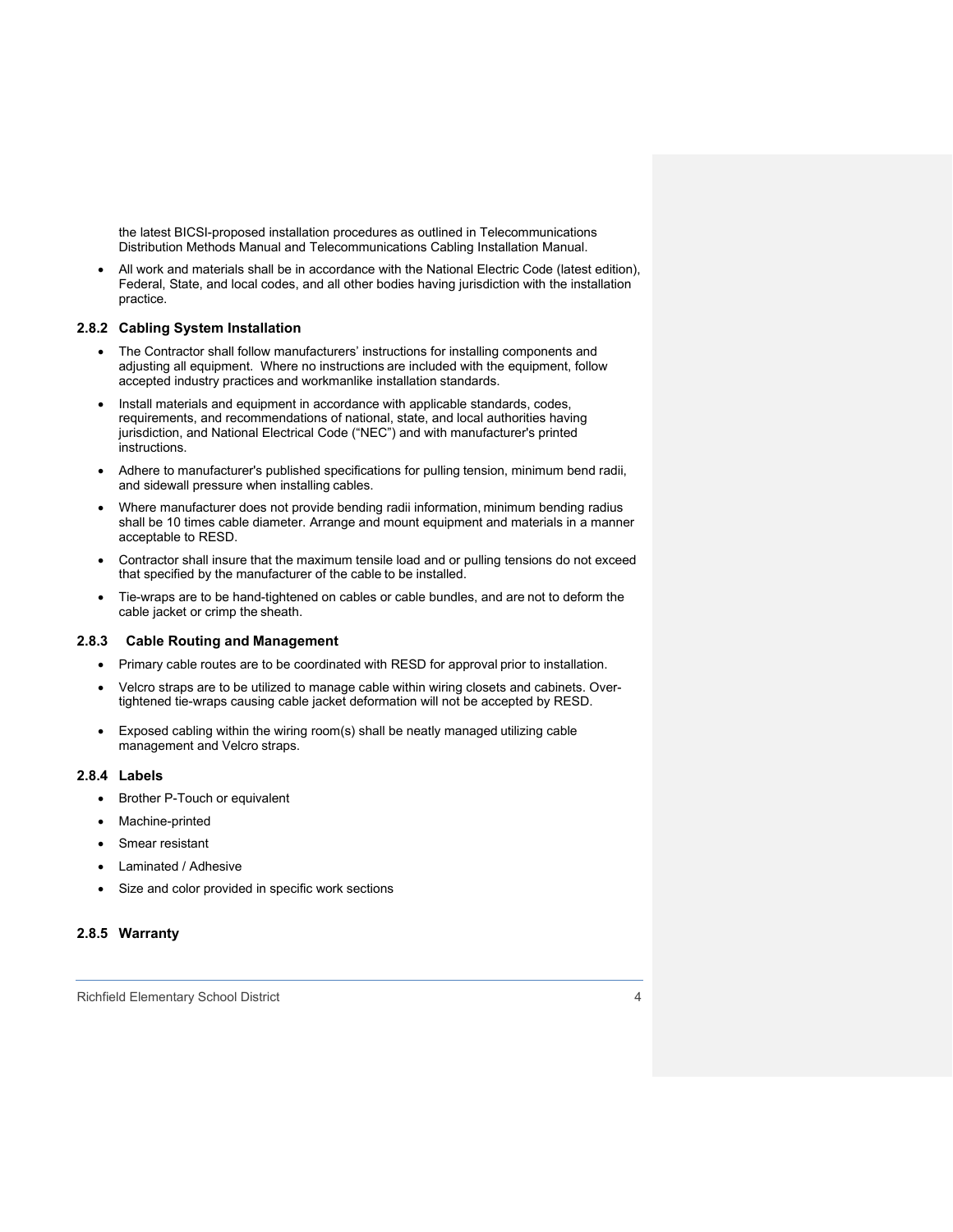All components and procedures used for installation of the Category 6 or 6A copper and fiber optic cable systems shall meet all eligibility requirements for both links and channels, and be registered with cabling manufacturers 25-year system warranty if required. **All structured cabling products included in this project should be covered by a 25-year warranty**.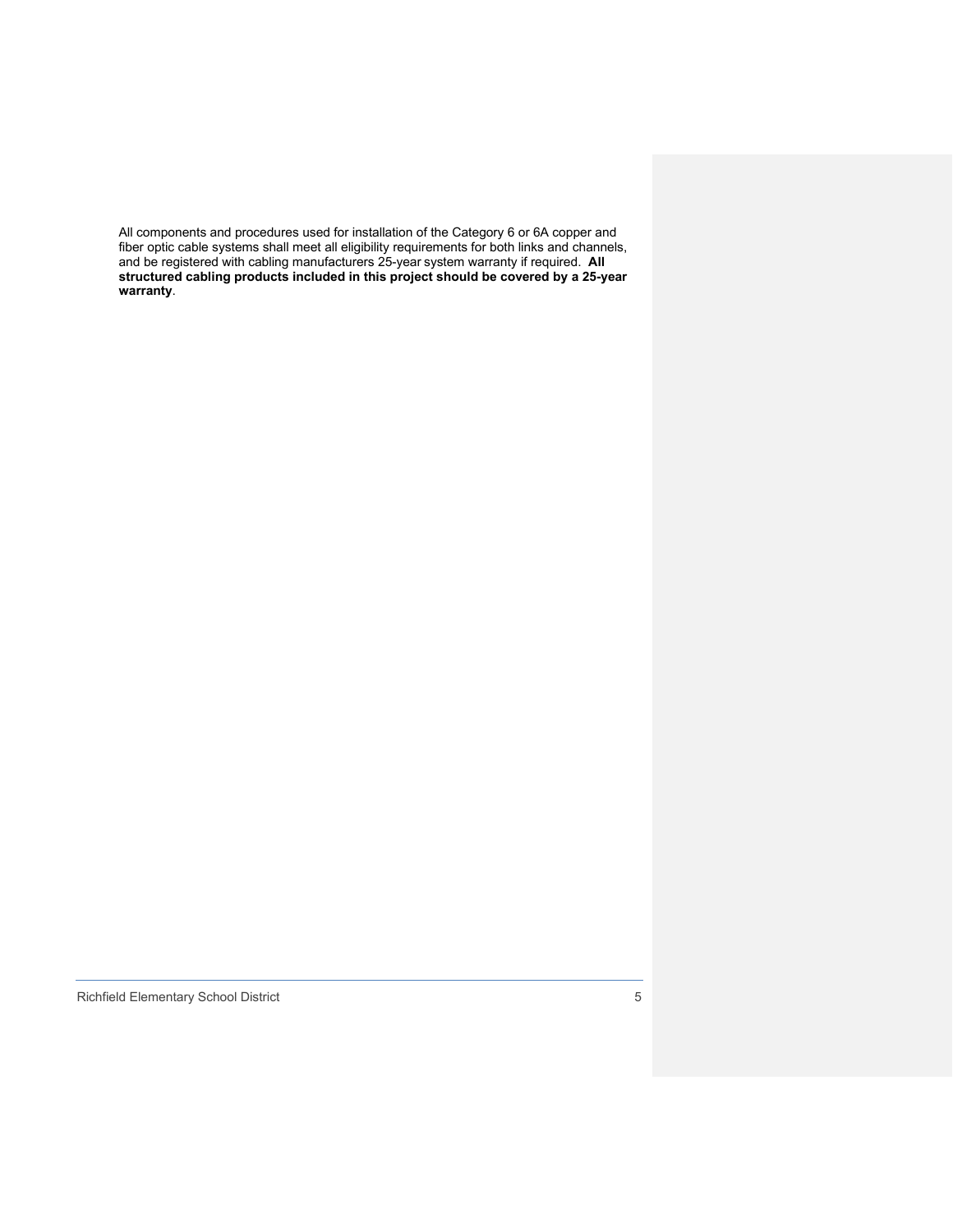### <span id="page-22-0"></span>**3 Fiber Optic Cable System**

### <span id="page-22-1"></span>**3.1.1 Work Included**

• No planned optical cable work for this scope of work.

### <span id="page-22-2"></span>**3.1.2 Specifications**

### **A. Fiber Optic Cable**

Corning FREEDM One OS2 Tight Buffered Cable, Riser, 12-Fiber, Black. Equivalent cables are acceptable. Preferred brands are Corning, CommScope.

#### **B. Fusion Splice-on Connectors**

Compatible LC fusion splice connectors.

#### **C. Fiber Enclosure – Server Room (214) and Classroom IDF (125)**

Corning CCH-01U (2 slots with 12 strand CCH panels).

#### **D. Fiber Adapter Panels**

Corning Closet Connector Housing (CCH) Panel, LC adapters, Duplex, UPC, 12 fibers, Single-mode (OS2).

### <span id="page-22-3"></span>**3.1.3 Installation**

#### **A. Fiber Optic Cabling System Installation**

Manufacturer minimum bend radius for installation and while in-service shall not be exceeded.

#### **B. Fiber Optic Cable Routing and Management**

- Fiber optic cable will be carefully and neatly tie wrapped to cable runways, racks and backboards.
- The fiber optic sheath will be mechanically secured to the fiber optic enclosure.
- Service loops will not exceed the minimum operating cable radius specified by manufacturer.
- Leave a pull string to the end of each conduit run. Replace pull string if it is used for a cable pull.

### **C. Fiber Termination**

• Fusion splicing will be performed using an Optical Arc Fusion Splicer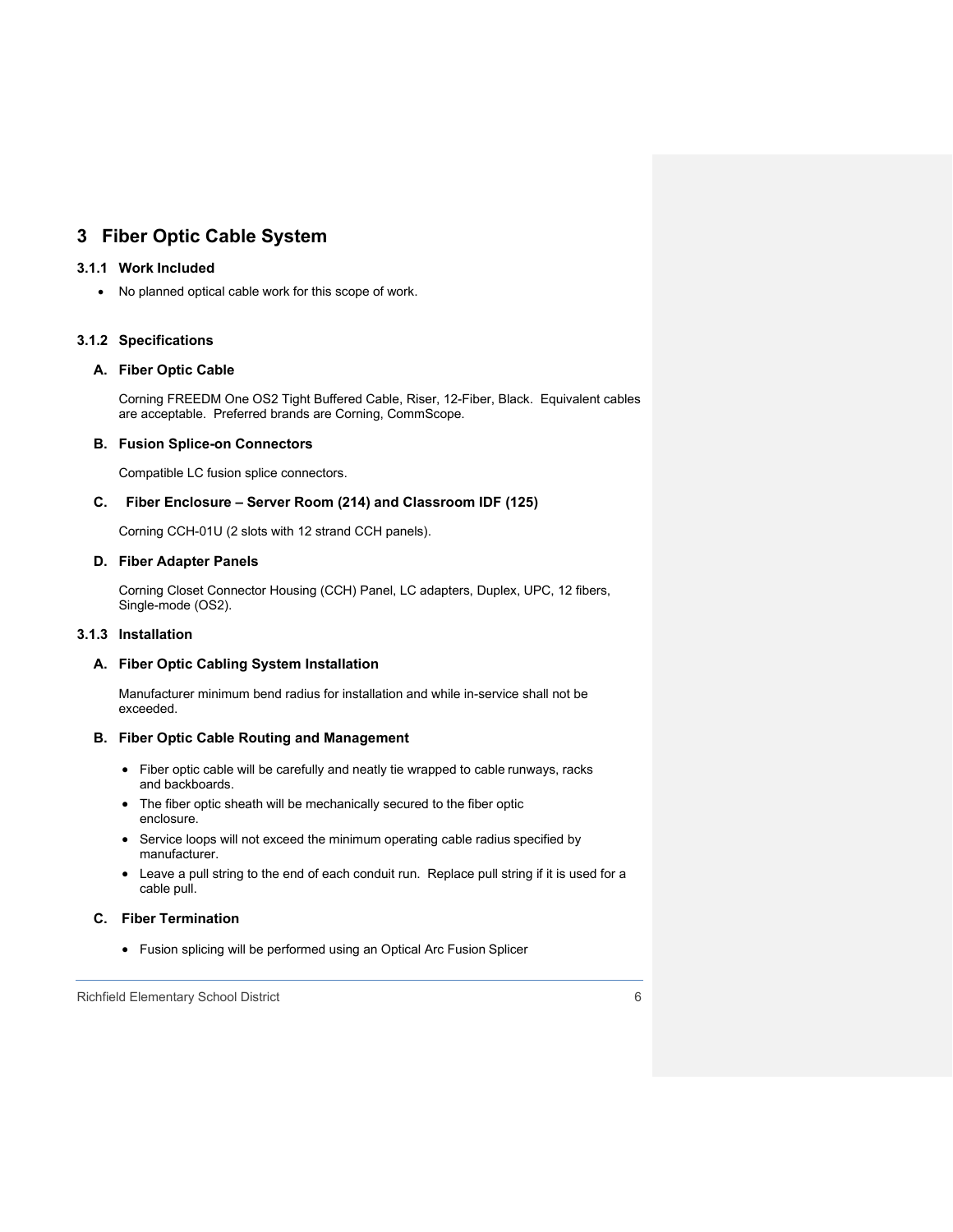approved by the manufacturer of FSOCs being used.

• Terminated fibers will be joined to Fiber Adapter Panels according to TIA/EIA 598C color code and sequence.

#### **D. Fiber Optic Testing**

- Trained technicians who have successfully attended an appropriate training program and have obtained a certificate, as proof thereof, shall execute the tests.
- Testing will only be performed on the completed end-to-end system.
- Test equipment will be accurately calibrated and operated.

#### **E. Fiber Testing Protocol**

- All fiber optic strands will be inspected and cleaned prior to testing.
- All fiber strands will be tested end-to-end bi-directionally using a light source and power meter (LSPM) at 1310 nm and 1550 nm.
- Optional fiber strands will be tested end-to-end bi-directionally using an optical time domain reflectometer (OTDR) at 1310 nm and 1550 nm.
- Testing and measurement of optical power loss will be performed according to ANSI/TIA-526-14 and IEC 61280-4-1.

### **F. Test Results**

Test records are to contain the following information:

- Location/Segment Identifier.
- Date and Time Measurements were taken.
- Cable Identifier, optic strand ID and Fiber Type.
- Wavelength of test: 1310 nm and 1550 nm.
- Measurement direction.
- Loss Budget, Connector, Cable and splices.
- Loss measurement.
- Full Data Graphics (Curve) with all events in the optic path identified.
- Test Equipment: Model, Serial Number and Certification Date.
- Measurements shall carry a precision through one significant decimal place, minimum.

#### **G. Test Reports**

- Test reports will contain all necessary information, and system performance will comply with all manufacturer requirements, for acceptance and registration with cabling manufacturers 25-year System Warranty.
- Shall be provided to RESD in electronic form.

#### **H. Cable Grounding**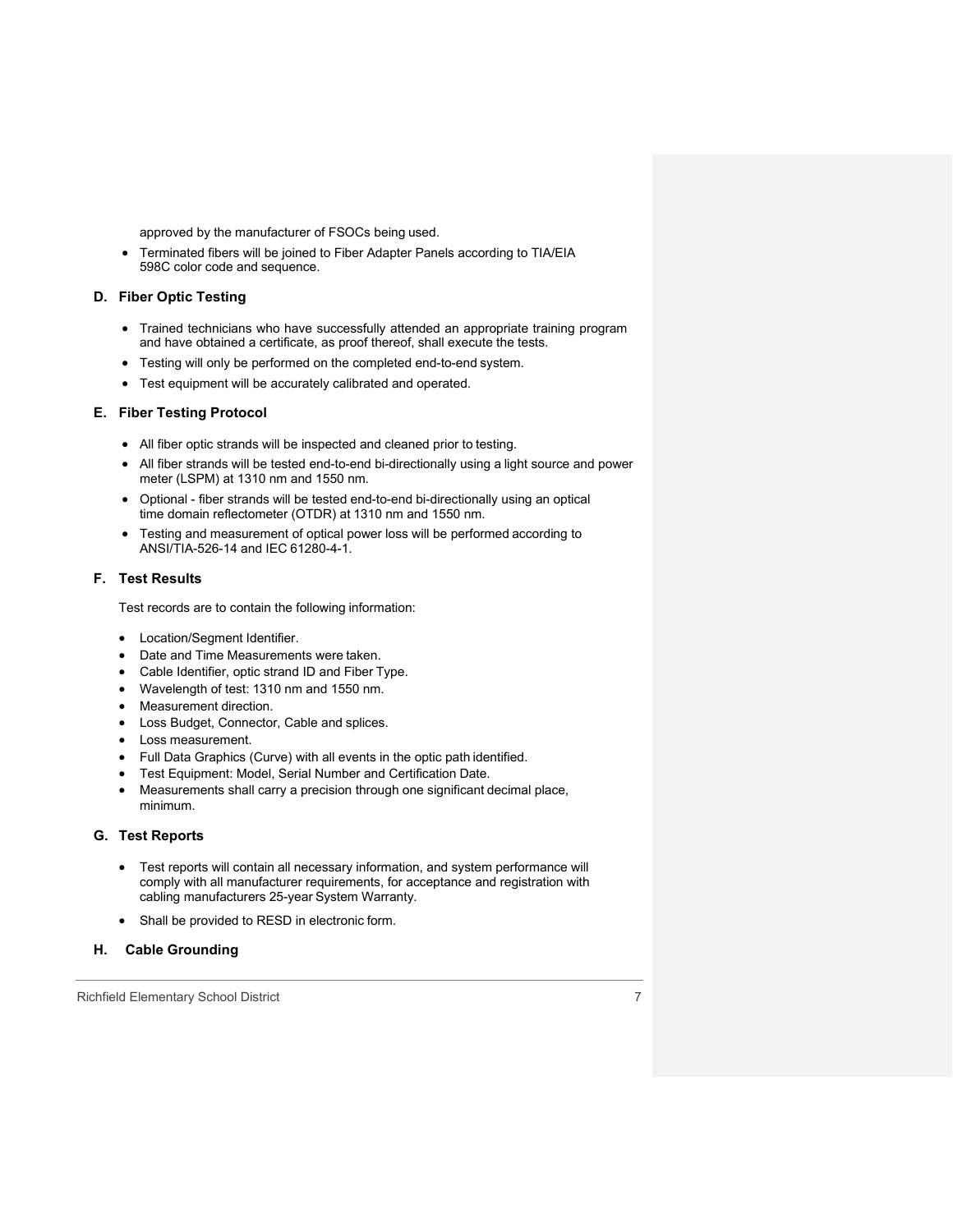Armored cable (if required) shall be bonded and grounded to racks on both ends of a cable span.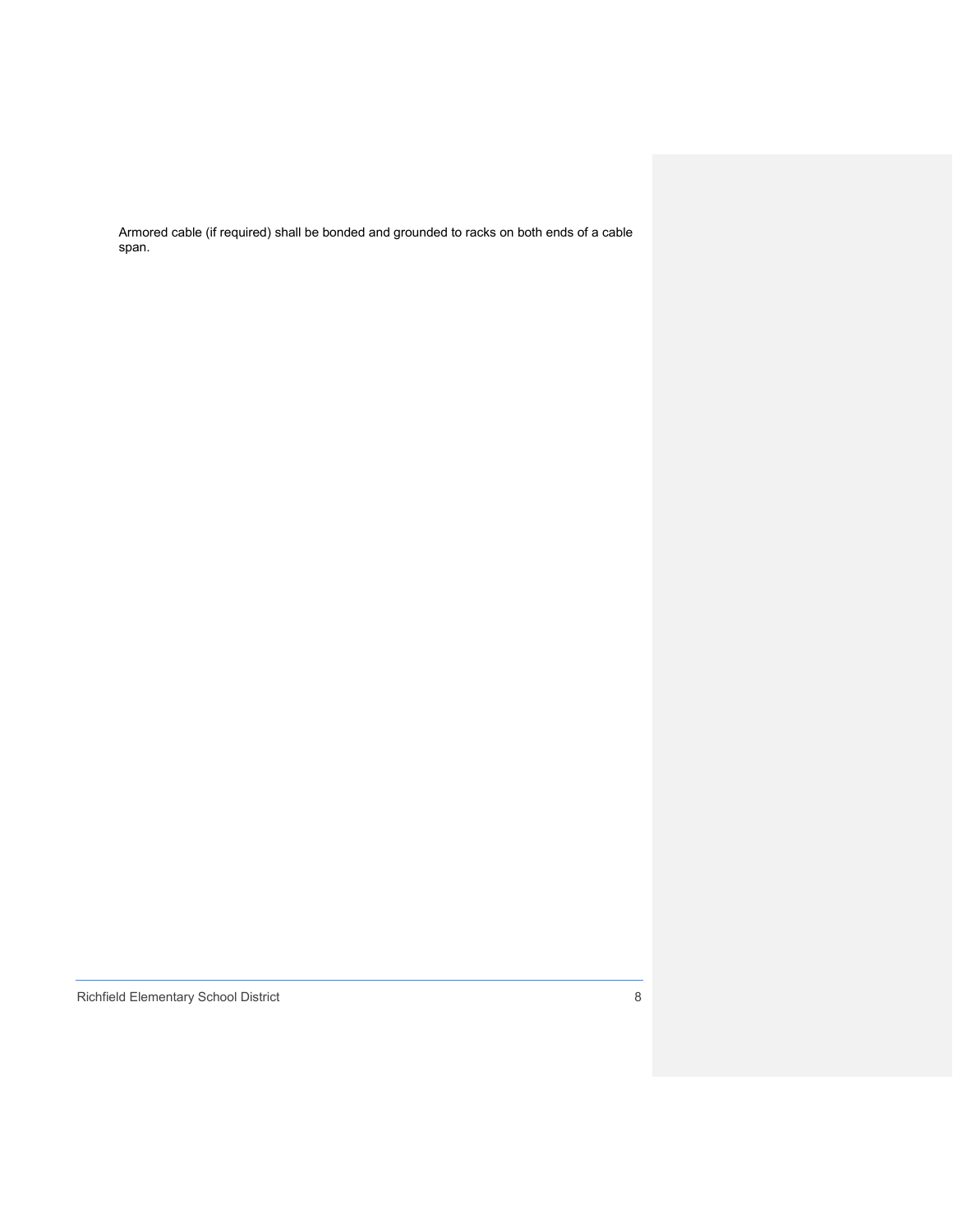### <span id="page-25-0"></span>**4 Category 6/6A Copper System**

### <span id="page-25-1"></span>**4.1 Work Included**

RESD typically calls for Category 6A cable for high bandwidth devices such as datacenter networking or wireless access point drop locations.

All copper cabling should be colored blue. Please see **Appendix A** for detailed counts for runs by type.

The scope of this work includes:

- Structured CAT6/6A Cabling System Installation
- Patch Panel Installation
- Strain Relief Bar Installation
- Cable Termination
- Label all Patch Panels and Faceplates
- Test and Certify System

### <span id="page-25-2"></span>**4.2 Specifications**

#### <span id="page-25-3"></span>**4.2.1 Cable**

Preferred brands include Belden, Mohawk, and CommScope.

### <span id="page-25-4"></span>**4.2.2 Patch Cords**

No patch cords are required for this scope of work.

### <span id="page-25-5"></span>**4.2.3 Jack Modules**

As recommended by Contractor, appropriate for the specifications listed in this scope. Jack Modules should be color blue.

#### <span id="page-25-6"></span>**4.2.4 Blank Modules**

White blank modules are required at cable termination locations.

### <span id="page-25-7"></span>**4.2.5 Faceplates**

White faceplates are required at cable termination locations.

#### <span id="page-25-8"></span>**4.2.6 Patch Panels**

As recommended by Contractor, appropriate for the specifications listed in this scope.

Richfield Elementary School District 9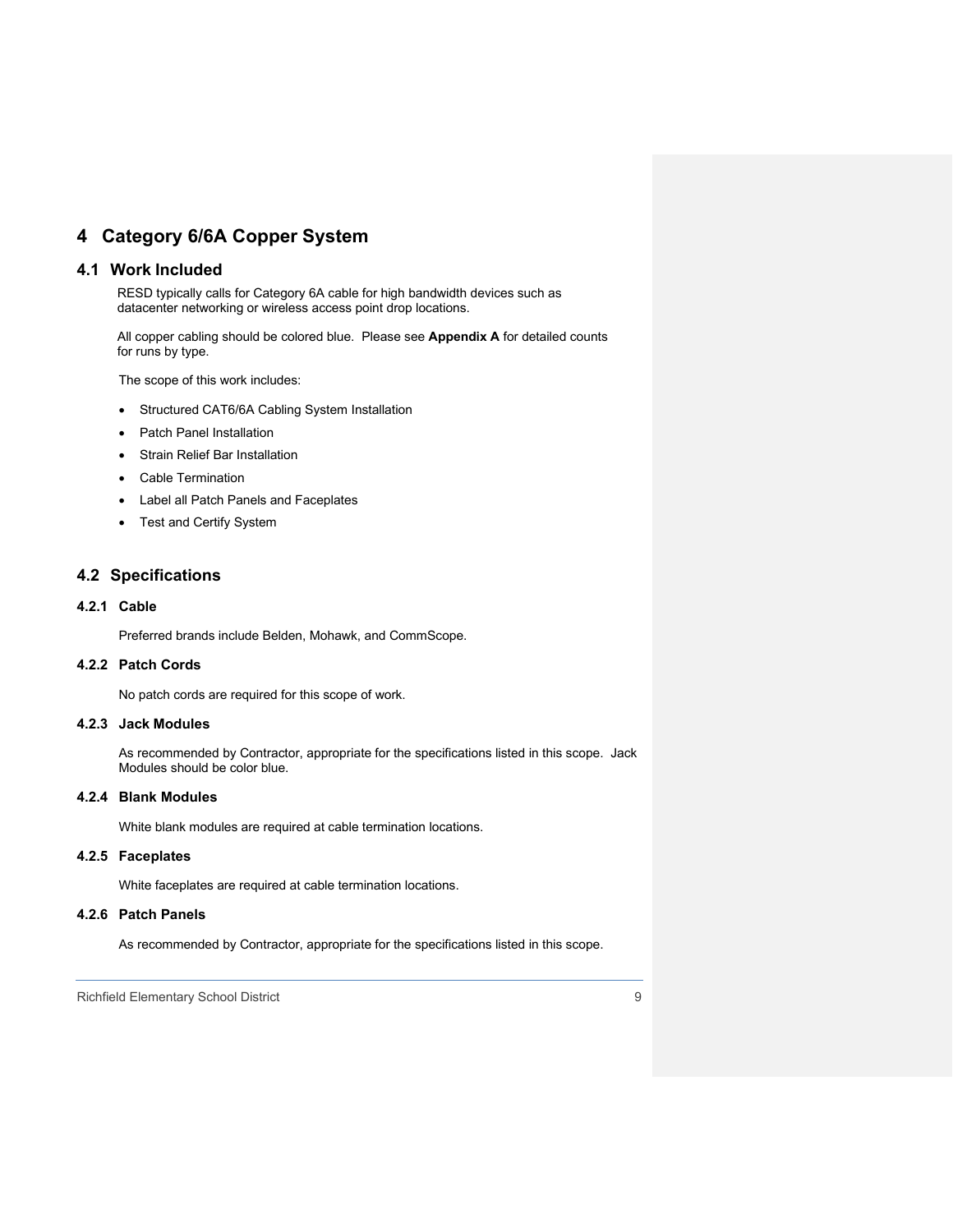#### <span id="page-26-0"></span>**4.2.7 Strain Relief Bars**

As recommended by Contractor, appropriate for the specifications listed in this scope.

#### <span id="page-26-1"></span>**4.2.8 Rack Mount Shelfs**

No rack mount shelfs are required for this scope of work.

#### <span id="page-26-2"></span>**4.2.9 Surface Mount Boxes**

<span id="page-26-3"></span>If required, white surface mount boxes are required at cable termination locations.

#### **4.2.10 Labels**

All labels should be sized appropriately for the design of product it's labeling.

#### <span id="page-26-4"></span>**4.3 Execution**

#### <span id="page-26-5"></span>**4.3.1 CAT 6/6A Cabling System Installation**

- Contractor is to furnish and completely install the specified faceplates, jacks, patch panels, cable and surface mount components for a complete installation.
- Category 6/6A UTP data cable lengths are to be kept at three hundred (300) feet or less. Contractor shall notify the RESD prior to the cable installation if a UTP data cable could exceed this length. Rerouting the cable will be reviewed.
- Cable bundles are to be a maximum of 48 cables.
- Service loops of 12 inches at the outlet and 10 feet at the MDF/IDF will be maintained in the ceiling area for cable runs. Service loops may not touch the ceiling assembly and if so must be remedied at the Contractor expense.
- Cable routing shall be such that the cable is not closer than six (6) inches from light fixture ballasts; twelve (12) inches from conduit and cables used for electrical power distribution; and four (4) feet from motors, transformers and/or any other device capable of emitting RF noise and electromagnetic interference.
- Always use grommets to protect the cable when passing through metal studs or anything that can possibly cause damage to the cable.
- Leave a pull string to the end of each conduit run. Replace pull string if it was used for a cable pull.

#### <span id="page-26-6"></span>**4.3.2 CAT6A Cable Termination**

- Minimal cable jacket shall be removed for termination per the manufacturer's specifications.
- The twist of each pair shall remain natural to final termination. Contractor shall not add twist to the pairs after the jacket has been removed.
- Cabling contractor shall refer to the manufacturer's recommended procedure for terminating to the connector.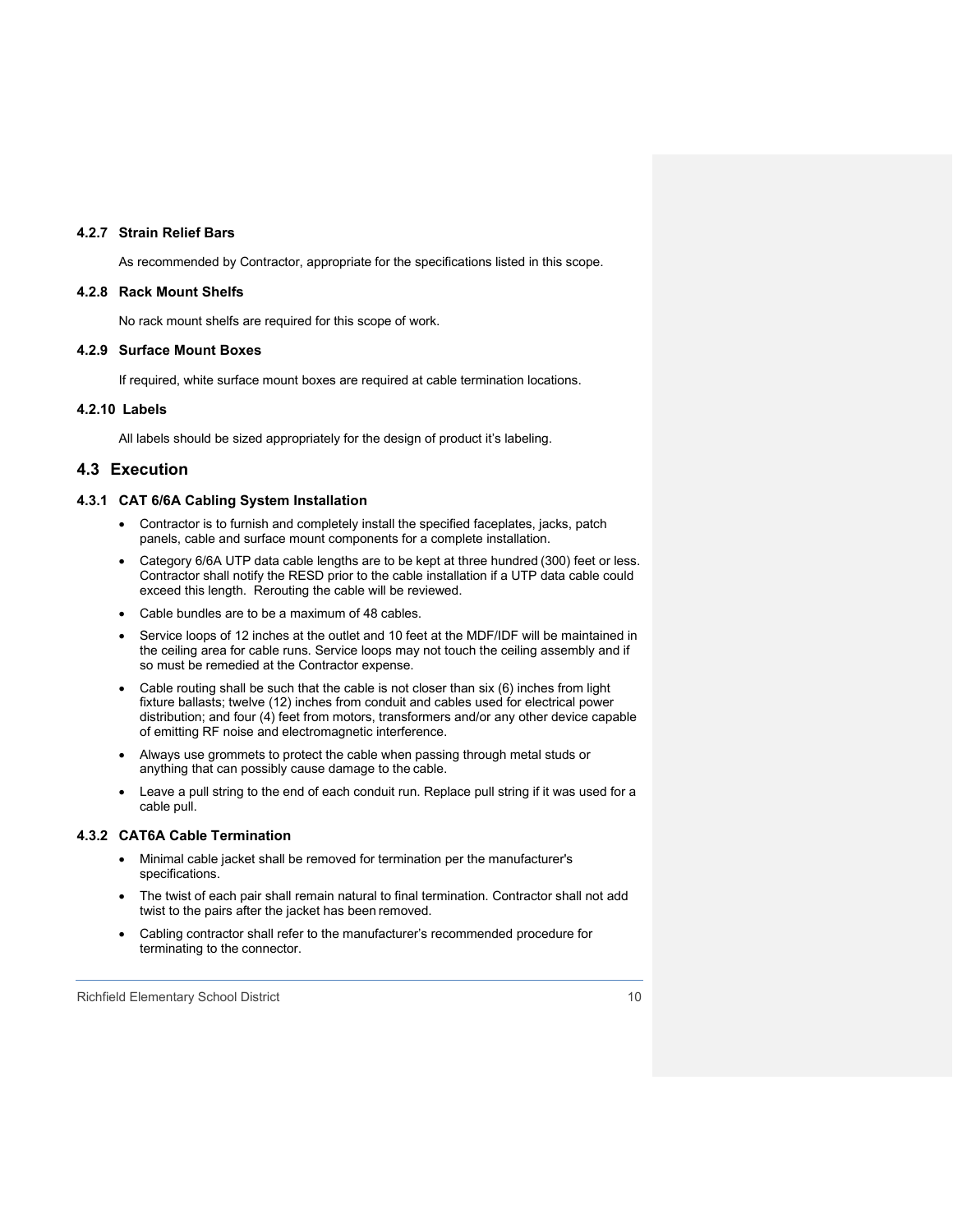- Cable is to be terminated using manufacturer recommended tools.
- Conductors are to be flush cut and properly seated in wire caps.
- <span id="page-27-0"></span>• Each cable shall be supported up to the point of termination through the use of strainrelief bars or other mechanisms as recommended by the manufacturer.

#### **4.3.3 Access-Points**

- Two (2) cables will be run to each Wireless Access Point location.
- Access point runs should be terminated with the appropriate Mod Jack and left above the ceiling tile at each Wireless Access Point location.

#### **4.3.4 Card Reader Locations**

- One (1) cable will be run to each Card Reader location.
- Cable should be left un-terminated on both sides of the run, and cables separated on the IDF side from other data cables.

#### <span id="page-27-1"></span>**4.3.5 Patch Panel Installation**

Patch panels shall be installed in equipment racks located in both Room 214 (Server) and Room 125 (Classroom Storage IDF).

Installation order of components in the rack:

- Optical splice trays at the top.
- Skip one (1) U space.
- One (1) 24 port Category 6A patch panel.
- Skip three (3) U spaces.
- One (1) 48 port Category 6/6A patch panel.
- Skip three (3) U spaces.
- One (1) 48 port Category 6/6A patch panel.
- Repeat as necessary.

#### <span id="page-27-2"></span>**4.3.6 Strain Relief Bar Installation**

Strain Relief Bars (2 per patch panel) shall be installed on rear of rack post corresponding to patch panel in both Room 214 (Server) and Room 125 (Classroom Storage IDF). Cables are to be positioned over strain relief clips and snugged down.

#### <span id="page-27-3"></span>**4.3.7 Category 6A Patch Cords**

No patch cords are required for this scope of work.

Richfield Elementary School District 11 and 2008 12 and 2009 12 and 2009 12 and 2009 12 and 2009 12 and 2009 1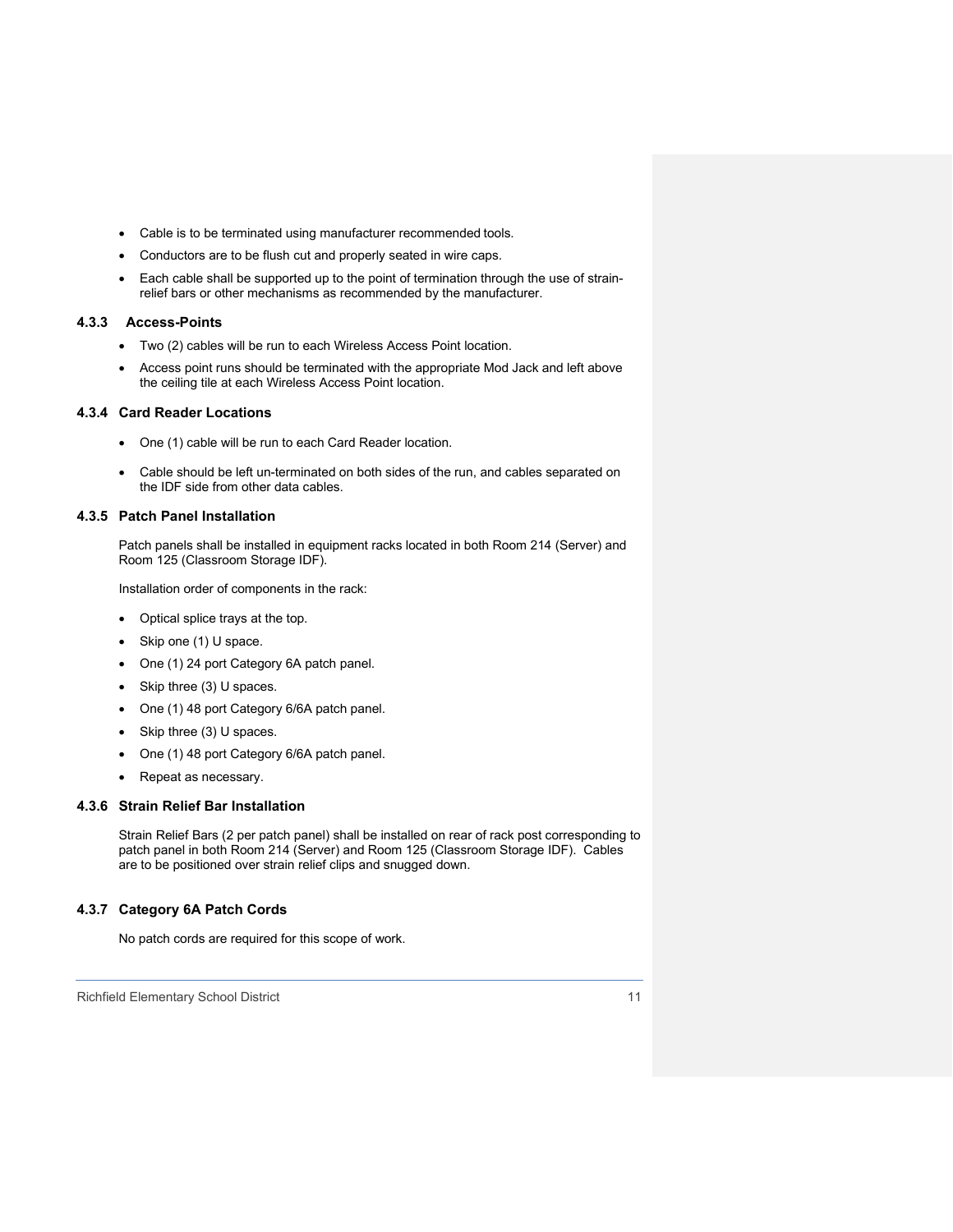#### <span id="page-28-0"></span>**4.3.8 4 Post Rack Mount Shelf**

No rack mount shelfs are required for this scope of work.

#### <span id="page-28-1"></span>**4.3.9 Blank Modules**

Un-populated ports in modular patch panels and faceplates shall be fitted with blanks as required.

#### <span id="page-28-2"></span>**4.3.10 CAT 6/6A System Field Test – General Requirements**

- Trained technicians who have successfully attended an appropriate training program and have obtained a certificate, as proof thereof, shall execute the tests.
- Testing will only be performed on the completed end-to-end system.
- All testers used must be factory calibrated by the manufacturer according to factory calibration recommendations.
- Test unit must meet level IIIE accuracy (Cat 6A), or level III (Cat 6) in accordance with ANSI/TIA-1152.
- All twisted-pair copper cable segments must be tested in compliance to the requirements in ANSI/TIA 1152 and ANSI/TIA 568-C.2 for Category 6A compliance.

#### <span id="page-28-3"></span>**4.3.11 CAT6A System Field Test - Parameters**

Each cabling link shall be in tested for:

- Wire Map
- Length
- Propagation Delay
- Delay Skew
- FEXT (Far-End Crosstalk)
- Insertion Loss
- NEXT (Near-End Crosstalk)
- PS NEXT (Power Sum Near-End Crosstalk)
- ACR-N (Attenuation to Crosstalk Ratio Near-End)
- PS ACR-N (Power Sum Attenuation to Crosstalk Ratio Near-End)
- ACR-F (Attenuation to Crosstalk Ratio Far-End)
- PS ACR-F (Power Sum Attenuation to Crosstalk Ratio Far-End)
- Return Loss

#### <span id="page-28-4"></span>**4.3.12 CAT6A System Field Test – Results**

Richfield Elementary School District 12 and 2008 12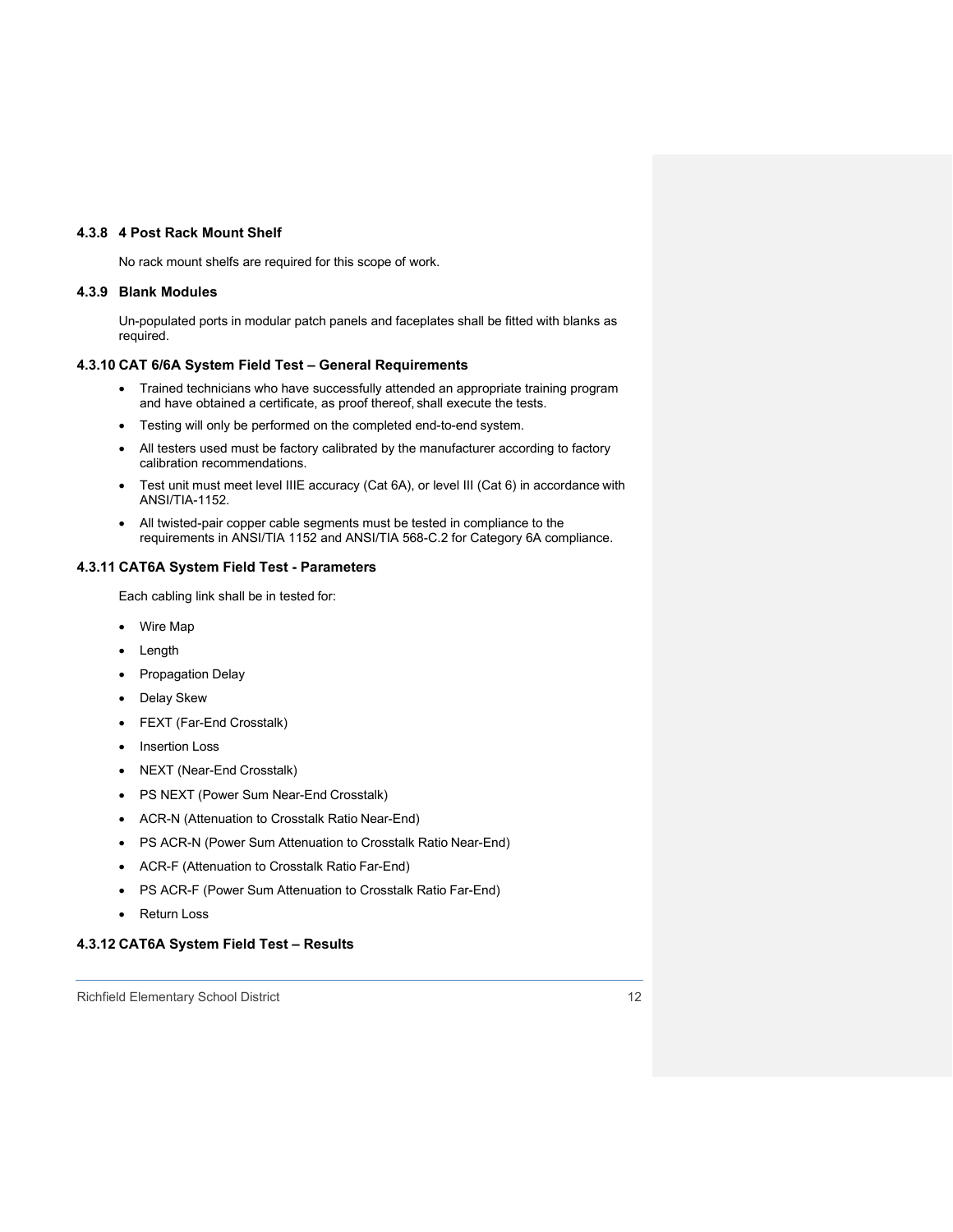#### **A. Test Records are to contain the following information:**

- Location.
- Date and Time Measurements were taken.
- Cable Identifier: Composed of Patch Panel and Port #.
- Full Test Results and Data Graphics.
- Test Equipment: Model, Serial Number, and Certification Date.

### **B. Test Reports**

- Test reports will contain all necessary information, and system performance will comply with all manufacturer requirements.
- Shall be provided to RESD in electronic form.

### <span id="page-29-0"></span>**4.3.13 Labeling**

Please confirm with RESD the determined labeling scheme prior to labeling products.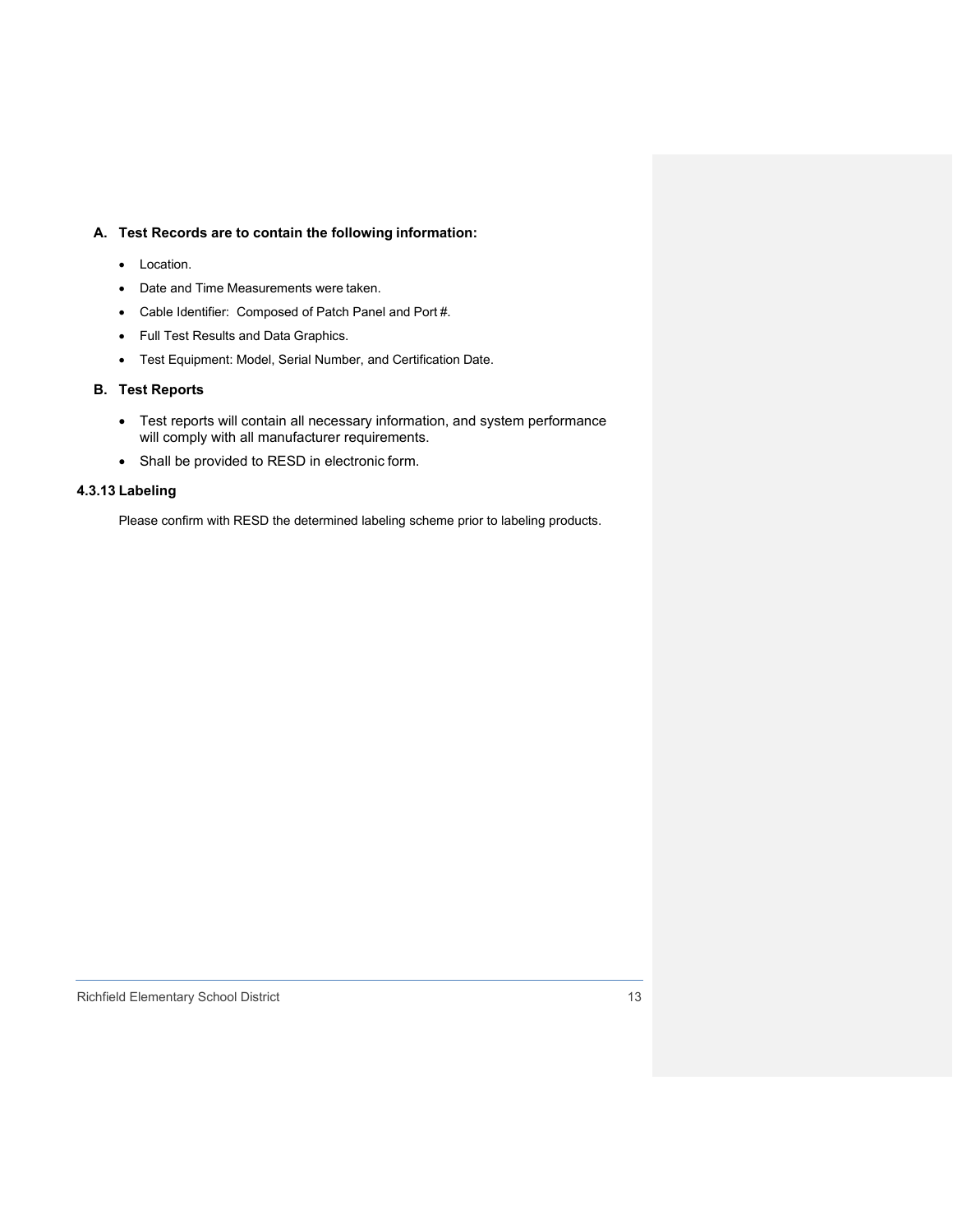### <span id="page-30-0"></span>**5 Category 3 Voice Cross-Connects**

### <span id="page-30-1"></span>**5.1 Work Included**

• No planned optical cable work for this scope of work.

### <span id="page-30-2"></span>**5.2 Specifications**

### **5.2.1 Category 3 25 Pair Cable**

<span id="page-30-3"></span>SUPERIOR ESSEX MFR PART # 04-097-31 or equivalent.

### <span id="page-30-4"></span>**5.2.2 66 Blocks**

SIEMON COMPANY MFR PART # M1-50 or equivalent.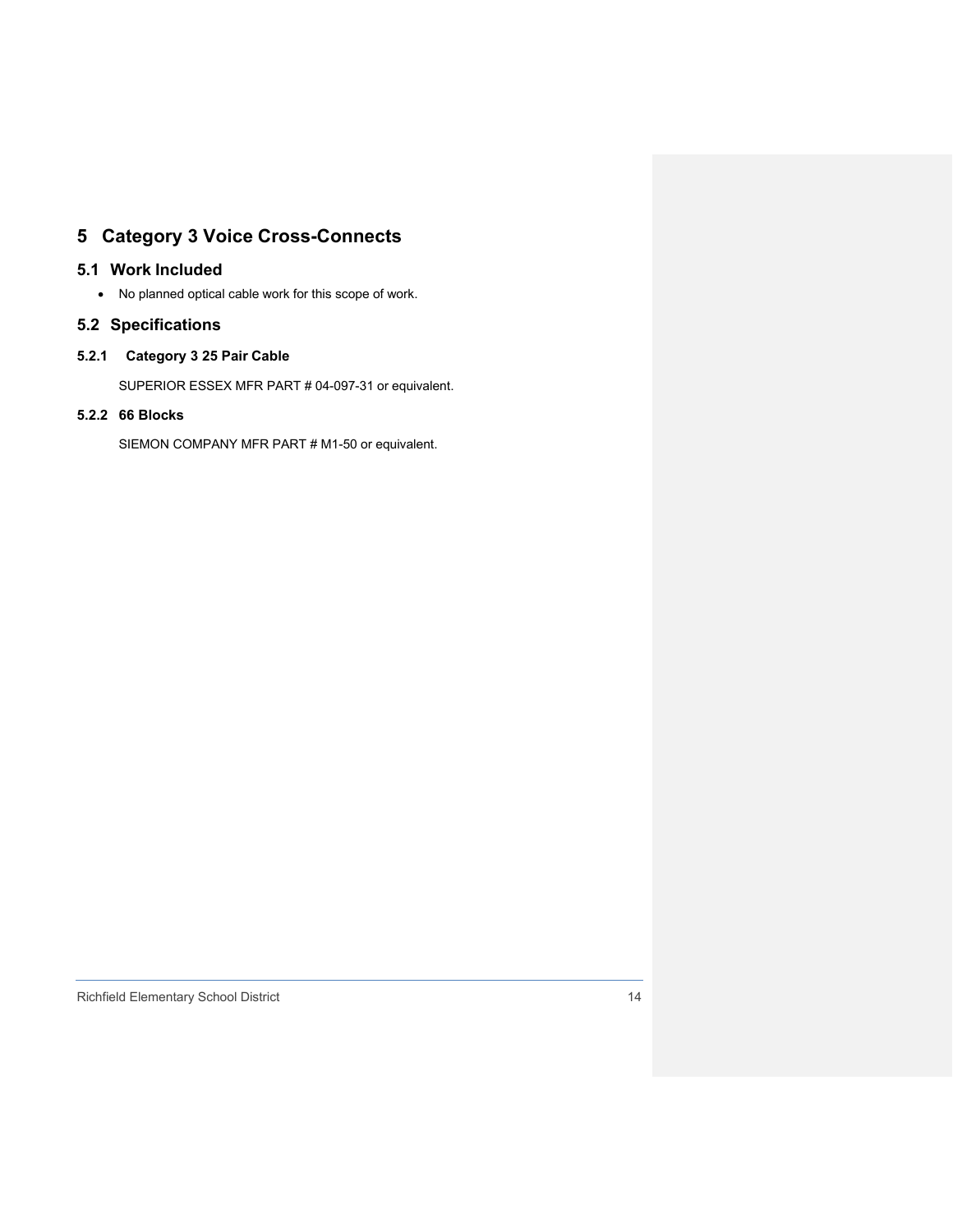<span id="page-31-0"></span>**6 Appendix A**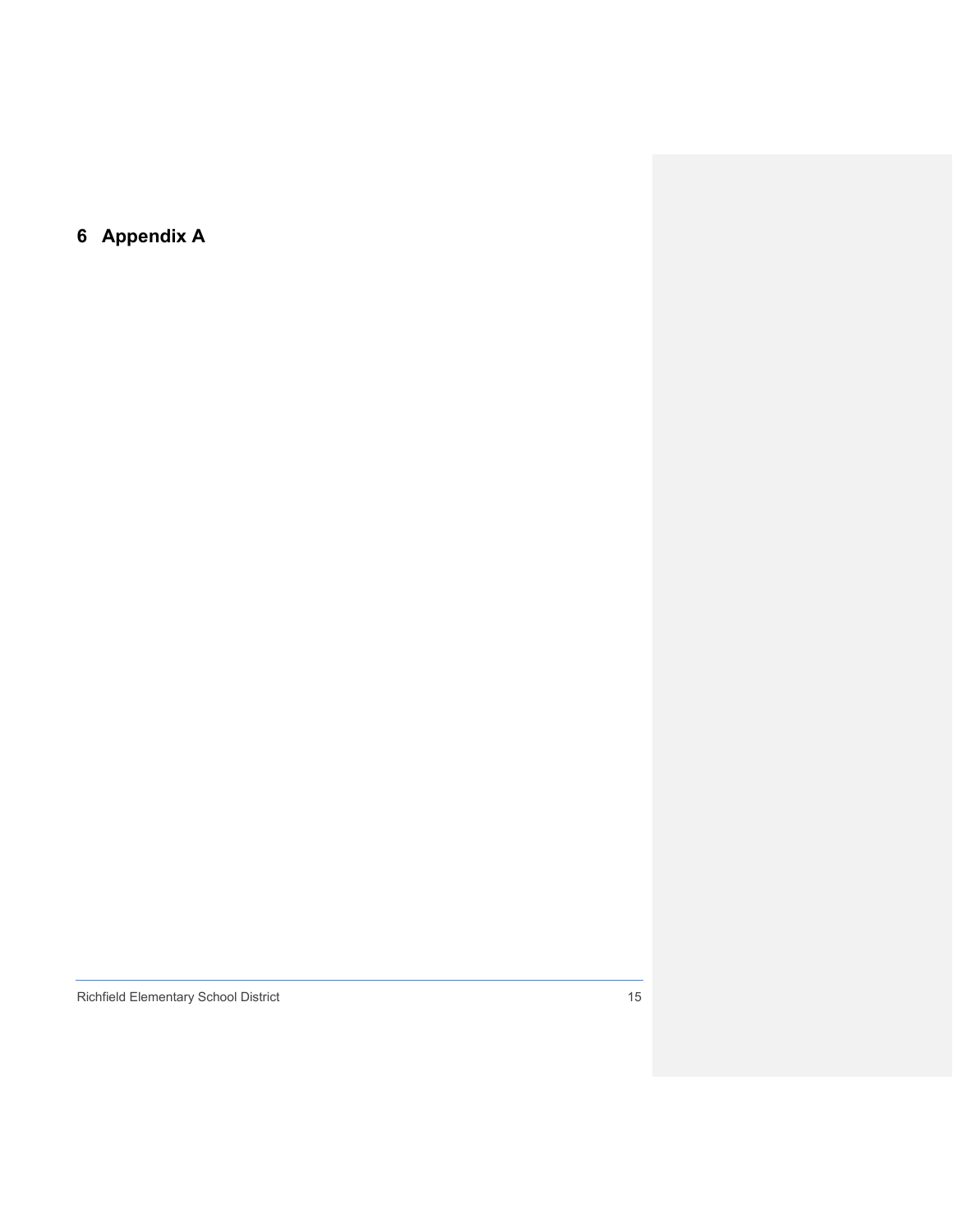# **Appendix A**

# **Proposed Category 6 Ethernet Runs**

| <b>Building</b>     | Location          |               | <b>Category 6</b><br><b>Runs</b><br>(General<br>Use) | Category<br><b>6A Runs</b><br>(WAP) | <b>Clock</b>    | <b>External</b><br><b>Speaker</b> | <b>Room Total</b> | <b>Notes</b>                                                  |
|---------------------|-------------------|---------------|------------------------------------------------------|-------------------------------------|-----------------|-----------------------------------|-------------------|---------------------------------------------------------------|
| <b>Office</b>       | Office            |               |                                                      |                                     |                 |                                   |                   | 2 WAP in middle of office, Speaker on east wall               |
| Cafeteria Cafeteria |                   |               |                                                      |                                     |                 |                                   |                   | 3 2 speakers, one on east wall, one in kitchen                |
| Gym                 | Gym               |               |                                                      | 1                                   |                 |                                   |                   | 1 1 AP middle Gym, 1 speaker in gym, 2 ethernet in office     |
|                     | <b>Gym Office</b> |               | $\overline{2}$                                       |                                     |                 |                                   |                   |                                                               |
|                     | Room              | 101           |                                                      |                                     |                 |                                   |                   | 1 Clock west wall                                             |
| 100                 | Room              | 102           | 8                                                    | 1                                   |                 |                                   |                   | 10 Clock west wall, AP middle, North wall 8 runs for desktops |
|                     | Room / Staff      | 103           |                                                      |                                     |                 |                                   |                   | 1 Clock east wall                                             |
|                     | Room              | 104           |                                                      | 1                                   |                 |                                   |                   | 2 Clock east wall, AP middle                                  |
|                     | Room              | 201           |                                                      | 1                                   |                 |                                   |                   | 2 Clock west wall, AP middle                                  |
|                     | Room              | 202           | $\overline{2}$                                       | 1                                   |                 |                                   |                   | 4 Clock west wall, AP middle, 2 eth southwest wall            |
| 200                 | Room              | 203           |                                                      | 1                                   |                 |                                   |                   | 2 Clock west wall, AP middle                                  |
|                     | Room              | 204           |                                                      |                                     |                 |                                   |                   | 2 Clock west wall, AP middle                                  |
|                     | Room              | 205           | $\overline{2}$                                       | 1                                   |                 |                                   |                   | 4 Clock west wall, AP middle, 2 eth northwest wall            |
|                     | Room              | 206           |                                                      | 1                                   |                 |                                   |                   | 3 Clock west wall, AP middle                                  |
|                     | Room              | 301           |                                                      | 1                                   |                 |                                   |                   | 3 Clock north wall, AP middle                                 |
|                     | Room              | 302           |                                                      |                                     |                 |                                   |                   | 2 Clock north wall, AP middle                                 |
|                     | Room              | 303           |                                                      | 1                                   |                 |                                   |                   | 3 Clock north wall, AP middle                                 |
| 300                 | Room              | 304           |                                                      |                                     |                 |                                   |                   | 3 Clock north wall, AP middle                                 |
|                     | Room              | 305           |                                                      | 1                                   |                 |                                   |                   | 2 Clock north wall, AP middle                                 |
|                     | Room              | 306           |                                                      | 1                                   |                 |                                   |                   | 3 Clock south wall, AP middle                                 |
|                     | Room              | 307           |                                                      |                                     |                 |                                   |                   | 2 Clock east wall, AP middle                                  |
|                     |                   |               |                                                      |                                     |                 |                                   |                   |                                                               |
|                     |                   |               |                                                      |                                     |                 |                                   |                   |                                                               |
|                     |                   |               |                                                      |                                     |                 |                                   |                   |                                                               |
|                     |                   |               |                                                      |                                     |                 |                                   |                   |                                                               |
|                     |                   | <b>Totals</b> | $\overline{14}$                                      | $\overline{19}$                     | $\overline{21}$ |                                   | 59                |                                                               |